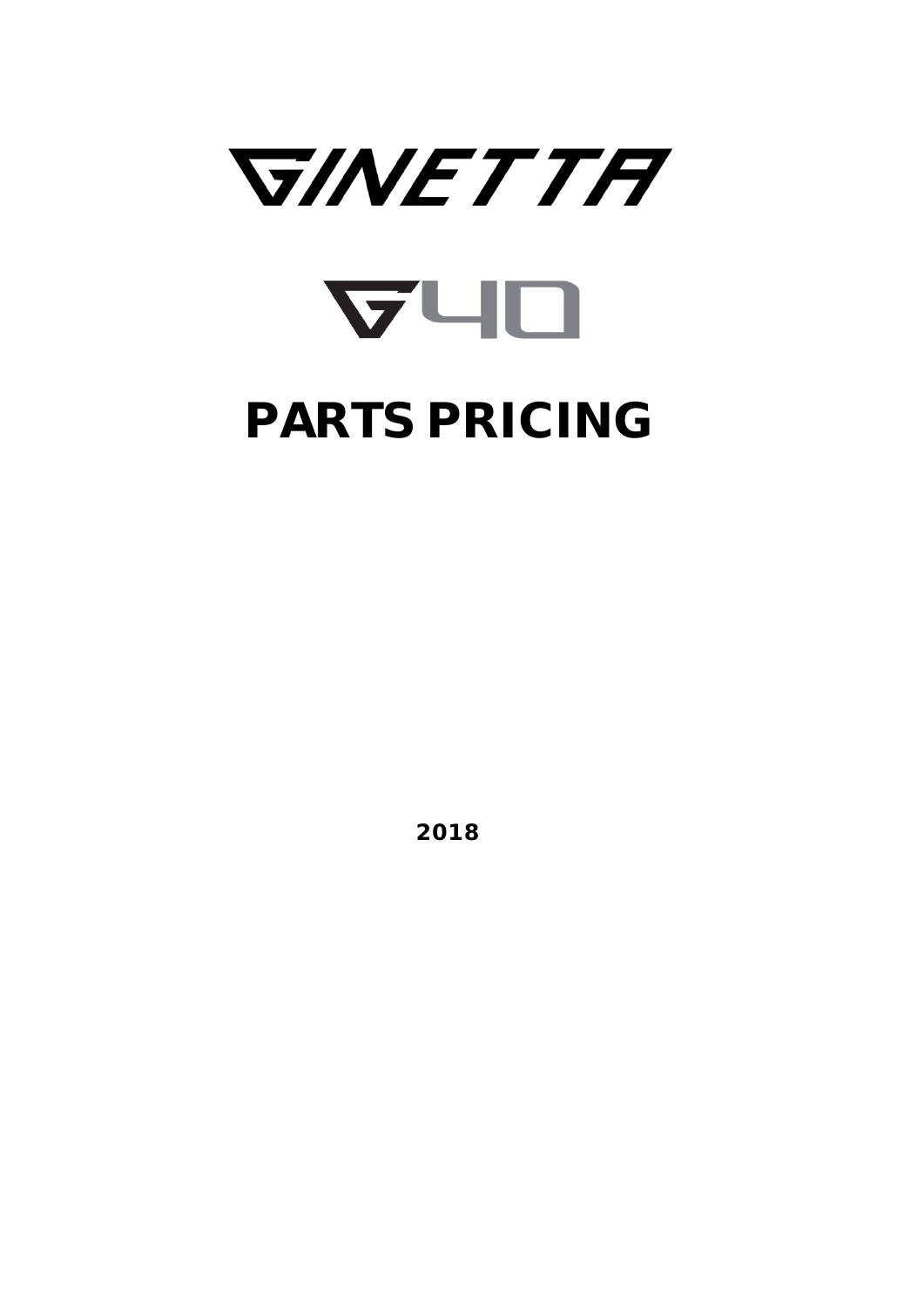| Type | Code             | Description                                            | Type        | 2018 Price        |
|------|------------------|--------------------------------------------------------|-------------|-------------------|
| Race |                  | <b>ASSY - CHASSIS EPB</b>                              |             |                   |
| Race | G40-A0296        | Front Crash Structure - All G40s - Fabricated - Rev B  | Subassembly | £419.57           |
| Race | G40-A0142        | Rear Crash Structure - Rev E                           | Subassembly | £402.81           |
| Race | G40-A0170        | Engine Brace Bar                                       | Component   | £40.33            |
| Race | G40-A0204        | Rev A - Floor Skin L/H & R/H - G40 EPB                 | Component   | £97.39            |
| Race | G40-A0205        | Rev A - Floor Insert - Honeycomb - G40 EPB             | Component   | £170.50           |
| Race | G40-A0300        | Chassis Assy - Complete - G40 EPB RHD                  | Subassembly | £7,006.79         |
| Race | G50-R0122        | G40 G50 Wiper Wheelbox - long - inc bezels             | Component   | £54.39            |
| Race | <b>FK110</b>     | Wiper Motor Tubing - Copper Nickel 10mm                | Component   | £69.34            |
| Race | G40-P0001        | G40/G55 Tall Neck Radiator Cap                         | Component   | £12.38            |
|      | G40-A0158        | Wiper Beam - Fabricated - G40 All - Rev H              | Subassembly |                   |
| Race | G40-R0136        | G40 wiper wheel box - short                            |             | £221.63<br>£44.51 |
| Race |                  |                                                        | Component   |                   |
| Race | G50-P0003        | Header Tank - G40 Race G50 G55 - Rev A                 | Component   | £103.73           |
| Race | G50-R0019        | Wiper Bundy Nut +                                      | Component   | £7.68             |
| Race | G50-R0020        | G40 Wiper Motor Kit 110 Degree                         | Component   | £194.58           |
| Race | G40-L0164        | External Master Kill Switch- G40 G55 - Terminated Assy | Component   | £20.65            |
| Race | G40-R0083        | Screen Washer Bottle Kit G40 +                         | Component   | £35.97            |
| Race | G40-Q0005        | Seat Bracket - Sparco - G40/G50 LH - Rev B             | Component   | £18.51            |
| Race | G40-Q0006        | Seat Bracket - Sparco - G40/G50 RH - Rev B             | Component   | £22.05            |
| Race | G50-A0288        | G50/40 Chassis Plate - Revision B                      | Component   | £18.57            |
| Race | GIN-VK45-N-0024  | Nut Knut M8x1.25                                       | Component   | £2.36             |
| Race | M10X35ALUBOLT    | Bolt - Aluminium Crash Frame Bolt +                    | Component   | £3.28             |
| Race |                  | <b>G40 ASSY - BODYWORK EPB</b>                         |             |                   |
| Race |                  | <b>G40 ASSY - BONNET</b>                               |             |                   |
| Race | G40-B0461        | G40 Race - Bonnet - Front Bumper - Race Ready          | Component   | £1,886.80         |
| Race | G40-B0380        | Aerocatch Strike Pin                                   | Component   | £6.90             |
| Race | G40-L0151        | G40 Indicator Repeaters - Side +                       | Component   | £29.75            |
| Race | G40-B0191        | Bonnet Aerocatch G40, 50 & 55 + (2 catches per box)    | Component   | £52.35            |
| Race | 7/25621          | Stay Safety Bonnet - G40 +                             | Component   | £23.57            |
| Race | BADGE-02         | Ginetta Badge - Main bodywork                          | Component   | £10.71            |
| Race | G40-R0022        | G40 Bonnet Hinge Bearing (Plastic)                     | Component   | £9.43             |
| Race | G40-B0058        | Headlight Lens LH G40                                  | Component   | £61.29            |
| Race | G40-B0059        | Headlight Lens RH G40                                  | Component   | £61.29            |
| Race | G40-B0082        | G40 bonnet hinge spacer (Centre Metal)                 | Component   | £8.84             |
| Race | G40-B0186        | G40 Fake Headlight Pod Trim-Cover LH                   | Component   | £86.21            |
| Race | G40-B0187        | G40 Fake Headlight Pod Trim-Cover RH                   | Component   | £86.21            |
| Race | G40-B0386        | G40 Rubber Bonnet Stops                                | Component   | £9.42             |
|      | G40-R0028        | G40 Wiper Beam Bolt Rev A                              |             | £16.32            |
| Race |                  | <b>G40 ASSY - TAILGATE</b>                             | Component   |                   |
| Race | 085-0025         |                                                        |             |                   |
| Race |                  | Solderless Nipple 8mm +                                | Component   | £3.48             |
| Race | 2DA-959-071-537  | USE G40-L0050 - Lamp - Centre Brake Light G40 +        | Component   | £32.43            |
| Race | 2KA-004-331-061  | USE G40-L0011 - G40 No plate light +                   | Component   | £13.27            |
| Race | G40-L0084        | Four Module Fuse Housing Cover                         | Component   | £13.21            |
| Race | G40-L0085        | Relay - Radiator Fan +                                 | Component   | £6.72             |
| Race | 9/00724          | G40 Boot striker +                                     | Component   | £9.43             |
| Race | G40-B0015        | G40 ASSY - Hinge L/H Boot                              | Subassembly | £59.12            |
| Race | G40-B0016        | G40 ASSY - Hinge R/H Boot                              | Subassembly | £90.86            |
| Race | GS-15-60-CC-400N | G40 Boot lid gas strut                                 | Component   | £49.19            |
| Race | G40-B0054        | G40 Tailgate latch BRKT Rev A                          | Component   | £25.24            |
| Race | G40-R0092        | top brake light mtg Bushes - Rev A                     | Component   | £5.14             |
| Race | G50-L0086        | Hella Rear Indicator with yellow lamp G40 G50          | Component   | £28.42            |
| Race |                  | <b>G40 ASSY - DOOR LH</b>                              |             |                   |
| Race | G40-B0441        | G40 Race Door Assembly LH                              | Subassembly | £1,557.58         |
| Race | 1029475GIN       | Cable Door Release - G40 +                             | Component   | £30.74            |
| Race | 1388367GIN       | G40 Door Lock Rod LH +                                 | Component   | £4.30             |
| Race | G40-B0487        | Door Lock Assy RH G40/55                               | Component   | £120.83           |
| Race | G40-B0033        | Window - Door LH G40 RACE +                            | Component   | £118.38           |
| Race | G40-B0039        | 1/4 Glass L/H Clear (Plastic)                          | Component   | £74.29            |
| Race | G40-B0096        | G40 Drop glass channel FWD L/H - Rev E                 | Component   | £128.54           |
| Race | G40-B0107        | Drop Glass Winder Bracket REV G                        | Component   | £23.29            |
| Race | G40-B0109        | Drop Glass Channel AFT R/H                             | Component   | £126.18           |
| Race | G40-B0118        | G40 Door Seal                                          | Component   | £5.01             |
| Race | G40-B0121        | G40 Window flock channel small +                       | Component   | £11.50            |
| Race | G40-B0130        | Outer door handle I/h                                  | Component   | £65.50            |
| Race | G40-B0133        | G40 Weatherstrip seal inner window seal LH & RH        | Component   | £26.55            |
| Race | G40-B0467        | G40 Outer Window Seal                                  | Component   | £79.73            |
|      |                  |                                                        |             |                   |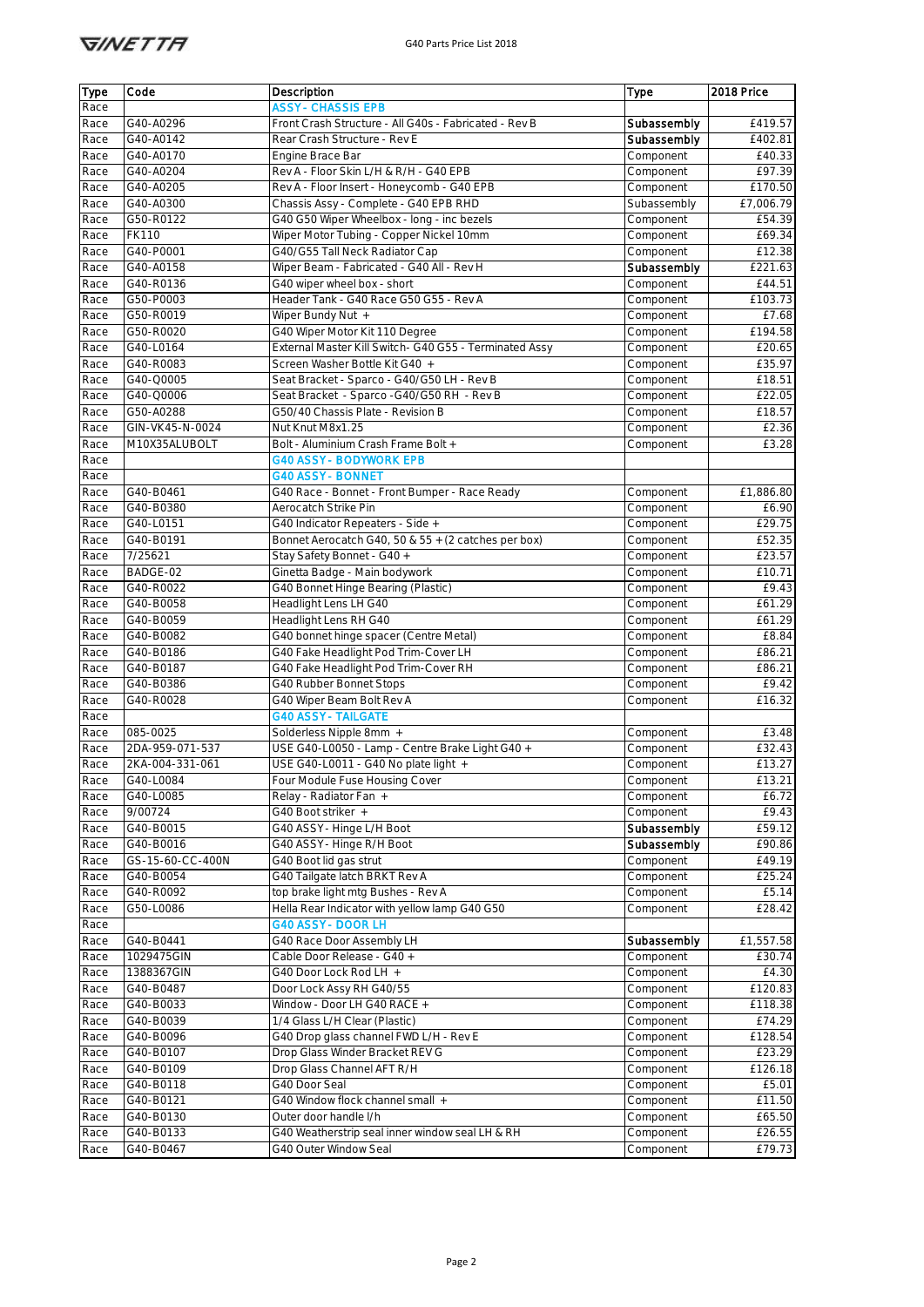| £79.61<br>Race<br>Component<br>G40 Window winder handle +<br>G40-B0138<br>Race<br>Component<br>£20.35<br>G40-B0170<br>G40 Door lock rod clip +<br>Component<br>£4.13<br>Race<br>Race<br>G40-B0180<br>G40 door striker Shim<br>£4.13<br>Component<br>Race<br>G40-B0195<br>G40 Mirror blanking plate<br>Component<br>£5.01<br>G40-B0214<br>Door Trim LH EPB G40 - Rev B<br>Race<br>Component<br>£102.59<br>G40-B0251<br>G40 side mirror 95mm stem convex glass LHS<br>£71.53<br>Race<br>Component<br>G50-B0013<br>Door Hinge Top L/H<br>£42.97<br>Race<br>Component<br>Door Hinge Bottom L/H<br>G50-B0015<br>£42.97<br>Race<br>Component<br>G50-R0058<br>Propshaft Hoop Spacer<br>£2.61<br>Race<br>Component<br><b>G40 ASSY - DOOR RH</b><br>Race<br>G40-B0443<br>G40 Race Door Assembly RH<br>Race<br>Subassembly<br>£1,557.58<br>1388360GIN<br>G40 Rh door lock rod +<br>Race<br>Component<br>£4.13<br>G40-B0488<br>Door Lock Assy LH G40/55<br>£120.83<br>Race<br>Component<br>G40-B0034<br>Race<br>Window - Door RH G40 RACE +<br>£118.38<br>Component<br>G40-B0040<br>1/4 Glass R/H Clear (Plastic)<br>£74.29<br>Race<br>Component<br>G40-B0097<br>Drop Glass Channel FWD R/H - Rev E<br>£128.54<br>Race<br>Component<br>G40-B0108<br>G40 Drop Glass channel AFT L/H<br>£126.18<br>Race<br>Component<br>G40-B0129<br>Outer Door Handle RH +<br>Component<br>£65.50<br>Race<br>G40-B0133<br>G40 Weatherstrip seal inner window seal LH & RH<br>Component<br>£26.55<br>Race<br>G40-B0136<br>G40 Window regulator RH<br>£79.61<br>Race<br>Component<br>G40-B0215<br>Door Trim RH EPB G40 - Rev B<br>£102.59<br>Race<br>Component<br>G40-B0250<br>G40 side mirror 95mm stem convex glass RHS<br>£71.53<br>Race<br>Component<br>Door Hinge Top R/H<br>Race<br>G50-B0014<br>£47.92<br>Component<br>G50-B0016<br>Door Hinge Bottom R/H<br>£44.00<br>Race<br>Component<br><b>G40 ASSY - BUMPER REAR</b><br>Race<br>G40-B0462<br>Rear Bumper - Race Ready<br>Race<br>Subassembly<br>£707.55<br>G40-B0196<br>Rear Bumper Lower Spreader Plate<br>£17.69<br>Component<br>Race<br><b>G40 ASSY - BODYSHELL EPB</b><br>Race<br>G40-B0266<br>G40 EPB Race Front Bumper - Bonnet<br>Race<br>Component<br>£1,023.82<br>G40-B0321<br>G40 Road Race Centre Section<br>Race<br>£2,918.05<br>Component<br>G40-B0322<br>G40 Road Race Tailgate<br>£525.35<br>Race<br>Component<br>G40-B0323<br>G40 Road Race Rear Bumper<br>£506.97<br>Race<br>Component<br>G40 Road Race Base Fibreglass Door Assy LH<br>G40-B0324<br>£508.98<br>Race<br>Component<br>G40-B0325<br>G40 Road Race Base Fibreglass Door Assy RH<br>£508.98<br>Race<br>Component<br>9/00263<br>G40 Boot Latch +<br>£18.75<br>Race<br>Component<br>G40-B0009<br>G40 Tailgate plastic window rev B<br>£238.35<br>Race<br>Component<br>G40-B0013<br>Quarter Panel Finisher LH - Black G40 +<br>£76.30<br>Race<br>Component<br>G40-B0014<br>Quarter Panel Finisher RH - Black G40 +<br>£76.30<br>Component<br>Race<br>G40-B0045<br>Race<br>Fuel Cell Inspection Panel - Rev B<br>Component<br>£31.80<br>Race<br>G40-B0081<br>G40 RH Body Mounting Side Channel - Race GRDC<br>E121.62<br>Component<br>G40-B0119<br>G40 Boot Seal +<br>£4.30<br>Race<br>Component<br>Race<br>G40-B0131<br>£15.89<br>G40 G55 Door Striker Assy<br>Component<br>G40-B0182<br>G40 A pillar blanking panel top L/h<br>£26.86<br>Race<br>Component<br>G40 A pillar blanking panel top R/h<br>G40-B0183<br>Race<br>Component<br>£26.86<br>G40 A pillar blanking panelbottom L/h<br>G40-B0184<br>Component<br>£56.60<br>Race<br>G40-B0185<br>G40 A pillarblanking panel bottom R/h<br>£56.60<br>Race<br>Component<br>G40-B0190<br>Cable - Boot Release G40<br>Component<br>£32.84<br>Race<br>G40-B0210<br>Windscreen Heated EPB G40<br>£477.60<br>Race<br>Component<br>G40-B0216<br>Wheel Arch Liner Front LH - G40 EPB +<br>£97.41<br>Component<br>Race<br>G40-B0217<br>Wheel Arch Liner Front RH - G40 EPB +<br>£97.41<br>Race<br>Component<br>G40-B0055<br>G40 Scuttle Panel ALL MODELS<br>£90.21<br>Race<br>Component<br>G40-F0001<br>LH Exhaust Side Channel Bracket Assembly - Rev C - Race<br>£193.14<br>Component<br>Race<br>LN29679AM5<br>Floating Anchor Nuts - M5<br>£2.96<br>Component<br>Race<br>G40 Scuttle Panel ALL MODELS<br>G40-B0055<br>Component<br>£90.21<br>Race<br><b>G40 ASSY - INTERIOR EPB</b><br>Race<br>Panel Rear Bulkhead<br>G40-B0046<br>£324.29<br>Race<br>Component<br>G40-B0047<br>Race<br>Panel Interior - LH - Rev A<br>£365.57<br>Component<br>G40-B0048<br>Panel Interior - RH - Rev A<br>£365.57<br>Race<br>Component<br>G40-B0049<br>G40 Seat Belt Cover - LH<br>Component<br>£87.26<br>Race<br>G40-B0050<br>G40 Seat Belt Cover - RH<br>£87.26<br>Component<br>Race<br>G40-B0070<br>G40 Race - Prop Tunnel Cover - Main REV B<br>£442.22<br>Component<br>Race<br>G40-B0073<br>Prop Tunnel Cover Frt LH<br>Component<br>£147.41<br>Race<br>G40-B0074<br>Prop Tunnel Cover Frt RH<br>Component<br>£147.41<br>Race<br>G40-B0213<br>Dashboard - G40 EPB - RHD - RAW<br>£619.10<br>Race<br>Component<br>G40-B0235<br>6 Speed Sequential Gear Surround Revision A<br>£22.01<br>Race<br>Component<br>R135-16-111<br>Grommet - 13mm<br>Race<br>Component<br>£0.50 | <b>Type</b> | Code      | Description             | Type | 2018 Price |
|-------------------------------------------------------------------------------------------------------------------------------------------------------------------------------------------------------------------------------------------------------------------------------------------------------------------------------------------------------------------------------------------------------------------------------------------------------------------------------------------------------------------------------------------------------------------------------------------------------------------------------------------------------------------------------------------------------------------------------------------------------------------------------------------------------------------------------------------------------------------------------------------------------------------------------------------------------------------------------------------------------------------------------------------------------------------------------------------------------------------------------------------------------------------------------------------------------------------------------------------------------------------------------------------------------------------------------------------------------------------------------------------------------------------------------------------------------------------------------------------------------------------------------------------------------------------------------------------------------------------------------------------------------------------------------------------------------------------------------------------------------------------------------------------------------------------------------------------------------------------------------------------------------------------------------------------------------------------------------------------------------------------------------------------------------------------------------------------------------------------------------------------------------------------------------------------------------------------------------------------------------------------------------------------------------------------------------------------------------------------------------------------------------------------------------------------------------------------------------------------------------------------------------------------------------------------------------------------------------------------------------------------------------------------------------------------------------------------------------------------------------------------------------------------------------------------------------------------------------------------------------------------------------------------------------------------------------------------------------------------------------------------------------------------------------------------------------------------------------------------------------------------------------------------------------------------------------------------------------------------------------------------------------------------------------------------------------------------------------------------------------------------------------------------------------------------------------------------------------------------------------------------------------------------------------------------------------------------------------------------------------------------------------------------------------------------------------------------------------------------------------------------------------------------------------------------------------------------------------------------------------------------------------------------------------------------------------------------------------------------------------------------------------------------------------------------------------------------------------------------------------------------------------------------------------------------------------------------------------------------------------------------------------------------------------------------------------------------------------------------------------------------------------------------------------------------------------------------------------------------------------------------------------------------------------------------------------------------------------------------------------------------------------------------------------------------------------------------------------------------------------------------------------------------------------------------------------------------------------------------------------------------------------------------------------------------------------------------------------------------------------------------------------------------------------------------------------------------------------------------------------------------------------------------------------------------------------------------|-------------|-----------|-------------------------|------|------------|
|                                                                                                                                                                                                                                                                                                                                                                                                                                                                                                                                                                                                                                                                                                                                                                                                                                                                                                                                                                                                                                                                                                                                                                                                                                                                                                                                                                                                                                                                                                                                                                                                                                                                                                                                                                                                                                                                                                                                                                                                                                                                                                                                                                                                                                                                                                                                                                                                                                                                                                                                                                                                                                                                                                                                                                                                                                                                                                                                                                                                                                                                                                                                                                                                                                                                                                                                                                                                                                                                                                                                                                                                                                                                                                                                                                                                                                                                                                                                                                                                                                                                                                                                                                                                                                                                                                                                                                                                                                                                                                                                                                                                                                                                                                                                                                                                                                                                                                                                                                                                                                                                                                                                                                                                                   |             | G40-B0137 | G40 Window regulator LH |      |            |
|                                                                                                                                                                                                                                                                                                                                                                                                                                                                                                                                                                                                                                                                                                                                                                                                                                                                                                                                                                                                                                                                                                                                                                                                                                                                                                                                                                                                                                                                                                                                                                                                                                                                                                                                                                                                                                                                                                                                                                                                                                                                                                                                                                                                                                                                                                                                                                                                                                                                                                                                                                                                                                                                                                                                                                                                                                                                                                                                                                                                                                                                                                                                                                                                                                                                                                                                                                                                                                                                                                                                                                                                                                                                                                                                                                                                                                                                                                                                                                                                                                                                                                                                                                                                                                                                                                                                                                                                                                                                                                                                                                                                                                                                                                                                                                                                                                                                                                                                                                                                                                                                                                                                                                                                                   |             |           |                         |      |            |
|                                                                                                                                                                                                                                                                                                                                                                                                                                                                                                                                                                                                                                                                                                                                                                                                                                                                                                                                                                                                                                                                                                                                                                                                                                                                                                                                                                                                                                                                                                                                                                                                                                                                                                                                                                                                                                                                                                                                                                                                                                                                                                                                                                                                                                                                                                                                                                                                                                                                                                                                                                                                                                                                                                                                                                                                                                                                                                                                                                                                                                                                                                                                                                                                                                                                                                                                                                                                                                                                                                                                                                                                                                                                                                                                                                                                                                                                                                                                                                                                                                                                                                                                                                                                                                                                                                                                                                                                                                                                                                                                                                                                                                                                                                                                                                                                                                                                                                                                                                                                                                                                                                                                                                                                                   |             |           |                         |      |            |
|                                                                                                                                                                                                                                                                                                                                                                                                                                                                                                                                                                                                                                                                                                                                                                                                                                                                                                                                                                                                                                                                                                                                                                                                                                                                                                                                                                                                                                                                                                                                                                                                                                                                                                                                                                                                                                                                                                                                                                                                                                                                                                                                                                                                                                                                                                                                                                                                                                                                                                                                                                                                                                                                                                                                                                                                                                                                                                                                                                                                                                                                                                                                                                                                                                                                                                                                                                                                                                                                                                                                                                                                                                                                                                                                                                                                                                                                                                                                                                                                                                                                                                                                                                                                                                                                                                                                                                                                                                                                                                                                                                                                                                                                                                                                                                                                                                                                                                                                                                                                                                                                                                                                                                                                                   |             |           |                         |      |            |
|                                                                                                                                                                                                                                                                                                                                                                                                                                                                                                                                                                                                                                                                                                                                                                                                                                                                                                                                                                                                                                                                                                                                                                                                                                                                                                                                                                                                                                                                                                                                                                                                                                                                                                                                                                                                                                                                                                                                                                                                                                                                                                                                                                                                                                                                                                                                                                                                                                                                                                                                                                                                                                                                                                                                                                                                                                                                                                                                                                                                                                                                                                                                                                                                                                                                                                                                                                                                                                                                                                                                                                                                                                                                                                                                                                                                                                                                                                                                                                                                                                                                                                                                                                                                                                                                                                                                                                                                                                                                                                                                                                                                                                                                                                                                                                                                                                                                                                                                                                                                                                                                                                                                                                                                                   |             |           |                         |      |            |
|                                                                                                                                                                                                                                                                                                                                                                                                                                                                                                                                                                                                                                                                                                                                                                                                                                                                                                                                                                                                                                                                                                                                                                                                                                                                                                                                                                                                                                                                                                                                                                                                                                                                                                                                                                                                                                                                                                                                                                                                                                                                                                                                                                                                                                                                                                                                                                                                                                                                                                                                                                                                                                                                                                                                                                                                                                                                                                                                                                                                                                                                                                                                                                                                                                                                                                                                                                                                                                                                                                                                                                                                                                                                                                                                                                                                                                                                                                                                                                                                                                                                                                                                                                                                                                                                                                                                                                                                                                                                                                                                                                                                                                                                                                                                                                                                                                                                                                                                                                                                                                                                                                                                                                                                                   |             |           |                         |      |            |
|                                                                                                                                                                                                                                                                                                                                                                                                                                                                                                                                                                                                                                                                                                                                                                                                                                                                                                                                                                                                                                                                                                                                                                                                                                                                                                                                                                                                                                                                                                                                                                                                                                                                                                                                                                                                                                                                                                                                                                                                                                                                                                                                                                                                                                                                                                                                                                                                                                                                                                                                                                                                                                                                                                                                                                                                                                                                                                                                                                                                                                                                                                                                                                                                                                                                                                                                                                                                                                                                                                                                                                                                                                                                                                                                                                                                                                                                                                                                                                                                                                                                                                                                                                                                                                                                                                                                                                                                                                                                                                                                                                                                                                                                                                                                                                                                                                                                                                                                                                                                                                                                                                                                                                                                                   |             |           |                         |      |            |
|                                                                                                                                                                                                                                                                                                                                                                                                                                                                                                                                                                                                                                                                                                                                                                                                                                                                                                                                                                                                                                                                                                                                                                                                                                                                                                                                                                                                                                                                                                                                                                                                                                                                                                                                                                                                                                                                                                                                                                                                                                                                                                                                                                                                                                                                                                                                                                                                                                                                                                                                                                                                                                                                                                                                                                                                                                                                                                                                                                                                                                                                                                                                                                                                                                                                                                                                                                                                                                                                                                                                                                                                                                                                                                                                                                                                                                                                                                                                                                                                                                                                                                                                                                                                                                                                                                                                                                                                                                                                                                                                                                                                                                                                                                                                                                                                                                                                                                                                                                                                                                                                                                                                                                                                                   |             |           |                         |      |            |
|                                                                                                                                                                                                                                                                                                                                                                                                                                                                                                                                                                                                                                                                                                                                                                                                                                                                                                                                                                                                                                                                                                                                                                                                                                                                                                                                                                                                                                                                                                                                                                                                                                                                                                                                                                                                                                                                                                                                                                                                                                                                                                                                                                                                                                                                                                                                                                                                                                                                                                                                                                                                                                                                                                                                                                                                                                                                                                                                                                                                                                                                                                                                                                                                                                                                                                                                                                                                                                                                                                                                                                                                                                                                                                                                                                                                                                                                                                                                                                                                                                                                                                                                                                                                                                                                                                                                                                                                                                                                                                                                                                                                                                                                                                                                                                                                                                                                                                                                                                                                                                                                                                                                                                                                                   |             |           |                         |      |            |
|                                                                                                                                                                                                                                                                                                                                                                                                                                                                                                                                                                                                                                                                                                                                                                                                                                                                                                                                                                                                                                                                                                                                                                                                                                                                                                                                                                                                                                                                                                                                                                                                                                                                                                                                                                                                                                                                                                                                                                                                                                                                                                                                                                                                                                                                                                                                                                                                                                                                                                                                                                                                                                                                                                                                                                                                                                                                                                                                                                                                                                                                                                                                                                                                                                                                                                                                                                                                                                                                                                                                                                                                                                                                                                                                                                                                                                                                                                                                                                                                                                                                                                                                                                                                                                                                                                                                                                                                                                                                                                                                                                                                                                                                                                                                                                                                                                                                                                                                                                                                                                                                                                                                                                                                                   |             |           |                         |      |            |
|                                                                                                                                                                                                                                                                                                                                                                                                                                                                                                                                                                                                                                                                                                                                                                                                                                                                                                                                                                                                                                                                                                                                                                                                                                                                                                                                                                                                                                                                                                                                                                                                                                                                                                                                                                                                                                                                                                                                                                                                                                                                                                                                                                                                                                                                                                                                                                                                                                                                                                                                                                                                                                                                                                                                                                                                                                                                                                                                                                                                                                                                                                                                                                                                                                                                                                                                                                                                                                                                                                                                                                                                                                                                                                                                                                                                                                                                                                                                                                                                                                                                                                                                                                                                                                                                                                                                                                                                                                                                                                                                                                                                                                                                                                                                                                                                                                                                                                                                                                                                                                                                                                                                                                                                                   |             |           |                         |      |            |
|                                                                                                                                                                                                                                                                                                                                                                                                                                                                                                                                                                                                                                                                                                                                                                                                                                                                                                                                                                                                                                                                                                                                                                                                                                                                                                                                                                                                                                                                                                                                                                                                                                                                                                                                                                                                                                                                                                                                                                                                                                                                                                                                                                                                                                                                                                                                                                                                                                                                                                                                                                                                                                                                                                                                                                                                                                                                                                                                                                                                                                                                                                                                                                                                                                                                                                                                                                                                                                                                                                                                                                                                                                                                                                                                                                                                                                                                                                                                                                                                                                                                                                                                                                                                                                                                                                                                                                                                                                                                                                                                                                                                                                                                                                                                                                                                                                                                                                                                                                                                                                                                                                                                                                                                                   |             |           |                         |      |            |
|                                                                                                                                                                                                                                                                                                                                                                                                                                                                                                                                                                                                                                                                                                                                                                                                                                                                                                                                                                                                                                                                                                                                                                                                                                                                                                                                                                                                                                                                                                                                                                                                                                                                                                                                                                                                                                                                                                                                                                                                                                                                                                                                                                                                                                                                                                                                                                                                                                                                                                                                                                                                                                                                                                                                                                                                                                                                                                                                                                                                                                                                                                                                                                                                                                                                                                                                                                                                                                                                                                                                                                                                                                                                                                                                                                                                                                                                                                                                                                                                                                                                                                                                                                                                                                                                                                                                                                                                                                                                                                                                                                                                                                                                                                                                                                                                                                                                                                                                                                                                                                                                                                                                                                                                                   |             |           |                         |      |            |
|                                                                                                                                                                                                                                                                                                                                                                                                                                                                                                                                                                                                                                                                                                                                                                                                                                                                                                                                                                                                                                                                                                                                                                                                                                                                                                                                                                                                                                                                                                                                                                                                                                                                                                                                                                                                                                                                                                                                                                                                                                                                                                                                                                                                                                                                                                                                                                                                                                                                                                                                                                                                                                                                                                                                                                                                                                                                                                                                                                                                                                                                                                                                                                                                                                                                                                                                                                                                                                                                                                                                                                                                                                                                                                                                                                                                                                                                                                                                                                                                                                                                                                                                                                                                                                                                                                                                                                                                                                                                                                                                                                                                                                                                                                                                                                                                                                                                                                                                                                                                                                                                                                                                                                                                                   |             |           |                         |      |            |
|                                                                                                                                                                                                                                                                                                                                                                                                                                                                                                                                                                                                                                                                                                                                                                                                                                                                                                                                                                                                                                                                                                                                                                                                                                                                                                                                                                                                                                                                                                                                                                                                                                                                                                                                                                                                                                                                                                                                                                                                                                                                                                                                                                                                                                                                                                                                                                                                                                                                                                                                                                                                                                                                                                                                                                                                                                                                                                                                                                                                                                                                                                                                                                                                                                                                                                                                                                                                                                                                                                                                                                                                                                                                                                                                                                                                                                                                                                                                                                                                                                                                                                                                                                                                                                                                                                                                                                                                                                                                                                                                                                                                                                                                                                                                                                                                                                                                                                                                                                                                                                                                                                                                                                                                                   |             |           |                         |      |            |
|                                                                                                                                                                                                                                                                                                                                                                                                                                                                                                                                                                                                                                                                                                                                                                                                                                                                                                                                                                                                                                                                                                                                                                                                                                                                                                                                                                                                                                                                                                                                                                                                                                                                                                                                                                                                                                                                                                                                                                                                                                                                                                                                                                                                                                                                                                                                                                                                                                                                                                                                                                                                                                                                                                                                                                                                                                                                                                                                                                                                                                                                                                                                                                                                                                                                                                                                                                                                                                                                                                                                                                                                                                                                                                                                                                                                                                                                                                                                                                                                                                                                                                                                                                                                                                                                                                                                                                                                                                                                                                                                                                                                                                                                                                                                                                                                                                                                                                                                                                                                                                                                                                                                                                                                                   |             |           |                         |      |            |
|                                                                                                                                                                                                                                                                                                                                                                                                                                                                                                                                                                                                                                                                                                                                                                                                                                                                                                                                                                                                                                                                                                                                                                                                                                                                                                                                                                                                                                                                                                                                                                                                                                                                                                                                                                                                                                                                                                                                                                                                                                                                                                                                                                                                                                                                                                                                                                                                                                                                                                                                                                                                                                                                                                                                                                                                                                                                                                                                                                                                                                                                                                                                                                                                                                                                                                                                                                                                                                                                                                                                                                                                                                                                                                                                                                                                                                                                                                                                                                                                                                                                                                                                                                                                                                                                                                                                                                                                                                                                                                                                                                                                                                                                                                                                                                                                                                                                                                                                                                                                                                                                                                                                                                                                                   |             |           |                         |      |            |
|                                                                                                                                                                                                                                                                                                                                                                                                                                                                                                                                                                                                                                                                                                                                                                                                                                                                                                                                                                                                                                                                                                                                                                                                                                                                                                                                                                                                                                                                                                                                                                                                                                                                                                                                                                                                                                                                                                                                                                                                                                                                                                                                                                                                                                                                                                                                                                                                                                                                                                                                                                                                                                                                                                                                                                                                                                                                                                                                                                                                                                                                                                                                                                                                                                                                                                                                                                                                                                                                                                                                                                                                                                                                                                                                                                                                                                                                                                                                                                                                                                                                                                                                                                                                                                                                                                                                                                                                                                                                                                                                                                                                                                                                                                                                                                                                                                                                                                                                                                                                                                                                                                                                                                                                                   |             |           |                         |      |            |
|                                                                                                                                                                                                                                                                                                                                                                                                                                                                                                                                                                                                                                                                                                                                                                                                                                                                                                                                                                                                                                                                                                                                                                                                                                                                                                                                                                                                                                                                                                                                                                                                                                                                                                                                                                                                                                                                                                                                                                                                                                                                                                                                                                                                                                                                                                                                                                                                                                                                                                                                                                                                                                                                                                                                                                                                                                                                                                                                                                                                                                                                                                                                                                                                                                                                                                                                                                                                                                                                                                                                                                                                                                                                                                                                                                                                                                                                                                                                                                                                                                                                                                                                                                                                                                                                                                                                                                                                                                                                                                                                                                                                                                                                                                                                                                                                                                                                                                                                                                                                                                                                                                                                                                                                                   |             |           |                         |      |            |
|                                                                                                                                                                                                                                                                                                                                                                                                                                                                                                                                                                                                                                                                                                                                                                                                                                                                                                                                                                                                                                                                                                                                                                                                                                                                                                                                                                                                                                                                                                                                                                                                                                                                                                                                                                                                                                                                                                                                                                                                                                                                                                                                                                                                                                                                                                                                                                                                                                                                                                                                                                                                                                                                                                                                                                                                                                                                                                                                                                                                                                                                                                                                                                                                                                                                                                                                                                                                                                                                                                                                                                                                                                                                                                                                                                                                                                                                                                                                                                                                                                                                                                                                                                                                                                                                                                                                                                                                                                                                                                                                                                                                                                                                                                                                                                                                                                                                                                                                                                                                                                                                                                                                                                                                                   |             |           |                         |      |            |
|                                                                                                                                                                                                                                                                                                                                                                                                                                                                                                                                                                                                                                                                                                                                                                                                                                                                                                                                                                                                                                                                                                                                                                                                                                                                                                                                                                                                                                                                                                                                                                                                                                                                                                                                                                                                                                                                                                                                                                                                                                                                                                                                                                                                                                                                                                                                                                                                                                                                                                                                                                                                                                                                                                                                                                                                                                                                                                                                                                                                                                                                                                                                                                                                                                                                                                                                                                                                                                                                                                                                                                                                                                                                                                                                                                                                                                                                                                                                                                                                                                                                                                                                                                                                                                                                                                                                                                                                                                                                                                                                                                                                                                                                                                                                                                                                                                                                                                                                                                                                                                                                                                                                                                                                                   |             |           |                         |      |            |
|                                                                                                                                                                                                                                                                                                                                                                                                                                                                                                                                                                                                                                                                                                                                                                                                                                                                                                                                                                                                                                                                                                                                                                                                                                                                                                                                                                                                                                                                                                                                                                                                                                                                                                                                                                                                                                                                                                                                                                                                                                                                                                                                                                                                                                                                                                                                                                                                                                                                                                                                                                                                                                                                                                                                                                                                                                                                                                                                                                                                                                                                                                                                                                                                                                                                                                                                                                                                                                                                                                                                                                                                                                                                                                                                                                                                                                                                                                                                                                                                                                                                                                                                                                                                                                                                                                                                                                                                                                                                                                                                                                                                                                                                                                                                                                                                                                                                                                                                                                                                                                                                                                                                                                                                                   |             |           |                         |      |            |
|                                                                                                                                                                                                                                                                                                                                                                                                                                                                                                                                                                                                                                                                                                                                                                                                                                                                                                                                                                                                                                                                                                                                                                                                                                                                                                                                                                                                                                                                                                                                                                                                                                                                                                                                                                                                                                                                                                                                                                                                                                                                                                                                                                                                                                                                                                                                                                                                                                                                                                                                                                                                                                                                                                                                                                                                                                                                                                                                                                                                                                                                                                                                                                                                                                                                                                                                                                                                                                                                                                                                                                                                                                                                                                                                                                                                                                                                                                                                                                                                                                                                                                                                                                                                                                                                                                                                                                                                                                                                                                                                                                                                                                                                                                                                                                                                                                                                                                                                                                                                                                                                                                                                                                                                                   |             |           |                         |      |            |
|                                                                                                                                                                                                                                                                                                                                                                                                                                                                                                                                                                                                                                                                                                                                                                                                                                                                                                                                                                                                                                                                                                                                                                                                                                                                                                                                                                                                                                                                                                                                                                                                                                                                                                                                                                                                                                                                                                                                                                                                                                                                                                                                                                                                                                                                                                                                                                                                                                                                                                                                                                                                                                                                                                                                                                                                                                                                                                                                                                                                                                                                                                                                                                                                                                                                                                                                                                                                                                                                                                                                                                                                                                                                                                                                                                                                                                                                                                                                                                                                                                                                                                                                                                                                                                                                                                                                                                                                                                                                                                                                                                                                                                                                                                                                                                                                                                                                                                                                                                                                                                                                                                                                                                                                                   |             |           |                         |      |            |
|                                                                                                                                                                                                                                                                                                                                                                                                                                                                                                                                                                                                                                                                                                                                                                                                                                                                                                                                                                                                                                                                                                                                                                                                                                                                                                                                                                                                                                                                                                                                                                                                                                                                                                                                                                                                                                                                                                                                                                                                                                                                                                                                                                                                                                                                                                                                                                                                                                                                                                                                                                                                                                                                                                                                                                                                                                                                                                                                                                                                                                                                                                                                                                                                                                                                                                                                                                                                                                                                                                                                                                                                                                                                                                                                                                                                                                                                                                                                                                                                                                                                                                                                                                                                                                                                                                                                                                                                                                                                                                                                                                                                                                                                                                                                                                                                                                                                                                                                                                                                                                                                                                                                                                                                                   |             |           |                         |      |            |
|                                                                                                                                                                                                                                                                                                                                                                                                                                                                                                                                                                                                                                                                                                                                                                                                                                                                                                                                                                                                                                                                                                                                                                                                                                                                                                                                                                                                                                                                                                                                                                                                                                                                                                                                                                                                                                                                                                                                                                                                                                                                                                                                                                                                                                                                                                                                                                                                                                                                                                                                                                                                                                                                                                                                                                                                                                                                                                                                                                                                                                                                                                                                                                                                                                                                                                                                                                                                                                                                                                                                                                                                                                                                                                                                                                                                                                                                                                                                                                                                                                                                                                                                                                                                                                                                                                                                                                                                                                                                                                                                                                                                                                                                                                                                                                                                                                                                                                                                                                                                                                                                                                                                                                                                                   |             |           |                         |      |            |
|                                                                                                                                                                                                                                                                                                                                                                                                                                                                                                                                                                                                                                                                                                                                                                                                                                                                                                                                                                                                                                                                                                                                                                                                                                                                                                                                                                                                                                                                                                                                                                                                                                                                                                                                                                                                                                                                                                                                                                                                                                                                                                                                                                                                                                                                                                                                                                                                                                                                                                                                                                                                                                                                                                                                                                                                                                                                                                                                                                                                                                                                                                                                                                                                                                                                                                                                                                                                                                                                                                                                                                                                                                                                                                                                                                                                                                                                                                                                                                                                                                                                                                                                                                                                                                                                                                                                                                                                                                                                                                                                                                                                                                                                                                                                                                                                                                                                                                                                                                                                                                                                                                                                                                                                                   |             |           |                         |      |            |
|                                                                                                                                                                                                                                                                                                                                                                                                                                                                                                                                                                                                                                                                                                                                                                                                                                                                                                                                                                                                                                                                                                                                                                                                                                                                                                                                                                                                                                                                                                                                                                                                                                                                                                                                                                                                                                                                                                                                                                                                                                                                                                                                                                                                                                                                                                                                                                                                                                                                                                                                                                                                                                                                                                                                                                                                                                                                                                                                                                                                                                                                                                                                                                                                                                                                                                                                                                                                                                                                                                                                                                                                                                                                                                                                                                                                                                                                                                                                                                                                                                                                                                                                                                                                                                                                                                                                                                                                                                                                                                                                                                                                                                                                                                                                                                                                                                                                                                                                                                                                                                                                                                                                                                                                                   |             |           |                         |      |            |
|                                                                                                                                                                                                                                                                                                                                                                                                                                                                                                                                                                                                                                                                                                                                                                                                                                                                                                                                                                                                                                                                                                                                                                                                                                                                                                                                                                                                                                                                                                                                                                                                                                                                                                                                                                                                                                                                                                                                                                                                                                                                                                                                                                                                                                                                                                                                                                                                                                                                                                                                                                                                                                                                                                                                                                                                                                                                                                                                                                                                                                                                                                                                                                                                                                                                                                                                                                                                                                                                                                                                                                                                                                                                                                                                                                                                                                                                                                                                                                                                                                                                                                                                                                                                                                                                                                                                                                                                                                                                                                                                                                                                                                                                                                                                                                                                                                                                                                                                                                                                                                                                                                                                                                                                                   |             |           |                         |      |            |
|                                                                                                                                                                                                                                                                                                                                                                                                                                                                                                                                                                                                                                                                                                                                                                                                                                                                                                                                                                                                                                                                                                                                                                                                                                                                                                                                                                                                                                                                                                                                                                                                                                                                                                                                                                                                                                                                                                                                                                                                                                                                                                                                                                                                                                                                                                                                                                                                                                                                                                                                                                                                                                                                                                                                                                                                                                                                                                                                                                                                                                                                                                                                                                                                                                                                                                                                                                                                                                                                                                                                                                                                                                                                                                                                                                                                                                                                                                                                                                                                                                                                                                                                                                                                                                                                                                                                                                                                                                                                                                                                                                                                                                                                                                                                                                                                                                                                                                                                                                                                                                                                                                                                                                                                                   |             |           |                         |      |            |
|                                                                                                                                                                                                                                                                                                                                                                                                                                                                                                                                                                                                                                                                                                                                                                                                                                                                                                                                                                                                                                                                                                                                                                                                                                                                                                                                                                                                                                                                                                                                                                                                                                                                                                                                                                                                                                                                                                                                                                                                                                                                                                                                                                                                                                                                                                                                                                                                                                                                                                                                                                                                                                                                                                                                                                                                                                                                                                                                                                                                                                                                                                                                                                                                                                                                                                                                                                                                                                                                                                                                                                                                                                                                                                                                                                                                                                                                                                                                                                                                                                                                                                                                                                                                                                                                                                                                                                                                                                                                                                                                                                                                                                                                                                                                                                                                                                                                                                                                                                                                                                                                                                                                                                                                                   |             |           |                         |      |            |
|                                                                                                                                                                                                                                                                                                                                                                                                                                                                                                                                                                                                                                                                                                                                                                                                                                                                                                                                                                                                                                                                                                                                                                                                                                                                                                                                                                                                                                                                                                                                                                                                                                                                                                                                                                                                                                                                                                                                                                                                                                                                                                                                                                                                                                                                                                                                                                                                                                                                                                                                                                                                                                                                                                                                                                                                                                                                                                                                                                                                                                                                                                                                                                                                                                                                                                                                                                                                                                                                                                                                                                                                                                                                                                                                                                                                                                                                                                                                                                                                                                                                                                                                                                                                                                                                                                                                                                                                                                                                                                                                                                                                                                                                                                                                                                                                                                                                                                                                                                                                                                                                                                                                                                                                                   |             |           |                         |      |            |
|                                                                                                                                                                                                                                                                                                                                                                                                                                                                                                                                                                                                                                                                                                                                                                                                                                                                                                                                                                                                                                                                                                                                                                                                                                                                                                                                                                                                                                                                                                                                                                                                                                                                                                                                                                                                                                                                                                                                                                                                                                                                                                                                                                                                                                                                                                                                                                                                                                                                                                                                                                                                                                                                                                                                                                                                                                                                                                                                                                                                                                                                                                                                                                                                                                                                                                                                                                                                                                                                                                                                                                                                                                                                                                                                                                                                                                                                                                                                                                                                                                                                                                                                                                                                                                                                                                                                                                                                                                                                                                                                                                                                                                                                                                                                                                                                                                                                                                                                                                                                                                                                                                                                                                                                                   |             |           |                         |      |            |
|                                                                                                                                                                                                                                                                                                                                                                                                                                                                                                                                                                                                                                                                                                                                                                                                                                                                                                                                                                                                                                                                                                                                                                                                                                                                                                                                                                                                                                                                                                                                                                                                                                                                                                                                                                                                                                                                                                                                                                                                                                                                                                                                                                                                                                                                                                                                                                                                                                                                                                                                                                                                                                                                                                                                                                                                                                                                                                                                                                                                                                                                                                                                                                                                                                                                                                                                                                                                                                                                                                                                                                                                                                                                                                                                                                                                                                                                                                                                                                                                                                                                                                                                                                                                                                                                                                                                                                                                                                                                                                                                                                                                                                                                                                                                                                                                                                                                                                                                                                                                                                                                                                                                                                                                                   |             |           |                         |      |            |
|                                                                                                                                                                                                                                                                                                                                                                                                                                                                                                                                                                                                                                                                                                                                                                                                                                                                                                                                                                                                                                                                                                                                                                                                                                                                                                                                                                                                                                                                                                                                                                                                                                                                                                                                                                                                                                                                                                                                                                                                                                                                                                                                                                                                                                                                                                                                                                                                                                                                                                                                                                                                                                                                                                                                                                                                                                                                                                                                                                                                                                                                                                                                                                                                                                                                                                                                                                                                                                                                                                                                                                                                                                                                                                                                                                                                                                                                                                                                                                                                                                                                                                                                                                                                                                                                                                                                                                                                                                                                                                                                                                                                                                                                                                                                                                                                                                                                                                                                                                                                                                                                                                                                                                                                                   |             |           |                         |      |            |
|                                                                                                                                                                                                                                                                                                                                                                                                                                                                                                                                                                                                                                                                                                                                                                                                                                                                                                                                                                                                                                                                                                                                                                                                                                                                                                                                                                                                                                                                                                                                                                                                                                                                                                                                                                                                                                                                                                                                                                                                                                                                                                                                                                                                                                                                                                                                                                                                                                                                                                                                                                                                                                                                                                                                                                                                                                                                                                                                                                                                                                                                                                                                                                                                                                                                                                                                                                                                                                                                                                                                                                                                                                                                                                                                                                                                                                                                                                                                                                                                                                                                                                                                                                                                                                                                                                                                                                                                                                                                                                                                                                                                                                                                                                                                                                                                                                                                                                                                                                                                                                                                                                                                                                                                                   |             |           |                         |      |            |
|                                                                                                                                                                                                                                                                                                                                                                                                                                                                                                                                                                                                                                                                                                                                                                                                                                                                                                                                                                                                                                                                                                                                                                                                                                                                                                                                                                                                                                                                                                                                                                                                                                                                                                                                                                                                                                                                                                                                                                                                                                                                                                                                                                                                                                                                                                                                                                                                                                                                                                                                                                                                                                                                                                                                                                                                                                                                                                                                                                                                                                                                                                                                                                                                                                                                                                                                                                                                                                                                                                                                                                                                                                                                                                                                                                                                                                                                                                                                                                                                                                                                                                                                                                                                                                                                                                                                                                                                                                                                                                                                                                                                                                                                                                                                                                                                                                                                                                                                                                                                                                                                                                                                                                                                                   |             |           |                         |      |            |
|                                                                                                                                                                                                                                                                                                                                                                                                                                                                                                                                                                                                                                                                                                                                                                                                                                                                                                                                                                                                                                                                                                                                                                                                                                                                                                                                                                                                                                                                                                                                                                                                                                                                                                                                                                                                                                                                                                                                                                                                                                                                                                                                                                                                                                                                                                                                                                                                                                                                                                                                                                                                                                                                                                                                                                                                                                                                                                                                                                                                                                                                                                                                                                                                                                                                                                                                                                                                                                                                                                                                                                                                                                                                                                                                                                                                                                                                                                                                                                                                                                                                                                                                                                                                                                                                                                                                                                                                                                                                                                                                                                                                                                                                                                                                                                                                                                                                                                                                                                                                                                                                                                                                                                                                                   |             |           |                         |      |            |
|                                                                                                                                                                                                                                                                                                                                                                                                                                                                                                                                                                                                                                                                                                                                                                                                                                                                                                                                                                                                                                                                                                                                                                                                                                                                                                                                                                                                                                                                                                                                                                                                                                                                                                                                                                                                                                                                                                                                                                                                                                                                                                                                                                                                                                                                                                                                                                                                                                                                                                                                                                                                                                                                                                                                                                                                                                                                                                                                                                                                                                                                                                                                                                                                                                                                                                                                                                                                                                                                                                                                                                                                                                                                                                                                                                                                                                                                                                                                                                                                                                                                                                                                                                                                                                                                                                                                                                                                                                                                                                                                                                                                                                                                                                                                                                                                                                                                                                                                                                                                                                                                                                                                                                                                                   |             |           |                         |      |            |
|                                                                                                                                                                                                                                                                                                                                                                                                                                                                                                                                                                                                                                                                                                                                                                                                                                                                                                                                                                                                                                                                                                                                                                                                                                                                                                                                                                                                                                                                                                                                                                                                                                                                                                                                                                                                                                                                                                                                                                                                                                                                                                                                                                                                                                                                                                                                                                                                                                                                                                                                                                                                                                                                                                                                                                                                                                                                                                                                                                                                                                                                                                                                                                                                                                                                                                                                                                                                                                                                                                                                                                                                                                                                                                                                                                                                                                                                                                                                                                                                                                                                                                                                                                                                                                                                                                                                                                                                                                                                                                                                                                                                                                                                                                                                                                                                                                                                                                                                                                                                                                                                                                                                                                                                                   |             |           |                         |      |            |
|                                                                                                                                                                                                                                                                                                                                                                                                                                                                                                                                                                                                                                                                                                                                                                                                                                                                                                                                                                                                                                                                                                                                                                                                                                                                                                                                                                                                                                                                                                                                                                                                                                                                                                                                                                                                                                                                                                                                                                                                                                                                                                                                                                                                                                                                                                                                                                                                                                                                                                                                                                                                                                                                                                                                                                                                                                                                                                                                                                                                                                                                                                                                                                                                                                                                                                                                                                                                                                                                                                                                                                                                                                                                                                                                                                                                                                                                                                                                                                                                                                                                                                                                                                                                                                                                                                                                                                                                                                                                                                                                                                                                                                                                                                                                                                                                                                                                                                                                                                                                                                                                                                                                                                                                                   |             |           |                         |      |            |
|                                                                                                                                                                                                                                                                                                                                                                                                                                                                                                                                                                                                                                                                                                                                                                                                                                                                                                                                                                                                                                                                                                                                                                                                                                                                                                                                                                                                                                                                                                                                                                                                                                                                                                                                                                                                                                                                                                                                                                                                                                                                                                                                                                                                                                                                                                                                                                                                                                                                                                                                                                                                                                                                                                                                                                                                                                                                                                                                                                                                                                                                                                                                                                                                                                                                                                                                                                                                                                                                                                                                                                                                                                                                                                                                                                                                                                                                                                                                                                                                                                                                                                                                                                                                                                                                                                                                                                                                                                                                                                                                                                                                                                                                                                                                                                                                                                                                                                                                                                                                                                                                                                                                                                                                                   |             |           |                         |      |            |
|                                                                                                                                                                                                                                                                                                                                                                                                                                                                                                                                                                                                                                                                                                                                                                                                                                                                                                                                                                                                                                                                                                                                                                                                                                                                                                                                                                                                                                                                                                                                                                                                                                                                                                                                                                                                                                                                                                                                                                                                                                                                                                                                                                                                                                                                                                                                                                                                                                                                                                                                                                                                                                                                                                                                                                                                                                                                                                                                                                                                                                                                                                                                                                                                                                                                                                                                                                                                                                                                                                                                                                                                                                                                                                                                                                                                                                                                                                                                                                                                                                                                                                                                                                                                                                                                                                                                                                                                                                                                                                                                                                                                                                                                                                                                                                                                                                                                                                                                                                                                                                                                                                                                                                                                                   |             |           |                         |      |            |
|                                                                                                                                                                                                                                                                                                                                                                                                                                                                                                                                                                                                                                                                                                                                                                                                                                                                                                                                                                                                                                                                                                                                                                                                                                                                                                                                                                                                                                                                                                                                                                                                                                                                                                                                                                                                                                                                                                                                                                                                                                                                                                                                                                                                                                                                                                                                                                                                                                                                                                                                                                                                                                                                                                                                                                                                                                                                                                                                                                                                                                                                                                                                                                                                                                                                                                                                                                                                                                                                                                                                                                                                                                                                                                                                                                                                                                                                                                                                                                                                                                                                                                                                                                                                                                                                                                                                                                                                                                                                                                                                                                                                                                                                                                                                                                                                                                                                                                                                                                                                                                                                                                                                                                                                                   |             |           |                         |      |            |
|                                                                                                                                                                                                                                                                                                                                                                                                                                                                                                                                                                                                                                                                                                                                                                                                                                                                                                                                                                                                                                                                                                                                                                                                                                                                                                                                                                                                                                                                                                                                                                                                                                                                                                                                                                                                                                                                                                                                                                                                                                                                                                                                                                                                                                                                                                                                                                                                                                                                                                                                                                                                                                                                                                                                                                                                                                                                                                                                                                                                                                                                                                                                                                                                                                                                                                                                                                                                                                                                                                                                                                                                                                                                                                                                                                                                                                                                                                                                                                                                                                                                                                                                                                                                                                                                                                                                                                                                                                                                                                                                                                                                                                                                                                                                                                                                                                                                                                                                                                                                                                                                                                                                                                                                                   |             |           |                         |      |            |
|                                                                                                                                                                                                                                                                                                                                                                                                                                                                                                                                                                                                                                                                                                                                                                                                                                                                                                                                                                                                                                                                                                                                                                                                                                                                                                                                                                                                                                                                                                                                                                                                                                                                                                                                                                                                                                                                                                                                                                                                                                                                                                                                                                                                                                                                                                                                                                                                                                                                                                                                                                                                                                                                                                                                                                                                                                                                                                                                                                                                                                                                                                                                                                                                                                                                                                                                                                                                                                                                                                                                                                                                                                                                                                                                                                                                                                                                                                                                                                                                                                                                                                                                                                                                                                                                                                                                                                                                                                                                                                                                                                                                                                                                                                                                                                                                                                                                                                                                                                                                                                                                                                                                                                                                                   |             |           |                         |      |            |
|                                                                                                                                                                                                                                                                                                                                                                                                                                                                                                                                                                                                                                                                                                                                                                                                                                                                                                                                                                                                                                                                                                                                                                                                                                                                                                                                                                                                                                                                                                                                                                                                                                                                                                                                                                                                                                                                                                                                                                                                                                                                                                                                                                                                                                                                                                                                                                                                                                                                                                                                                                                                                                                                                                                                                                                                                                                                                                                                                                                                                                                                                                                                                                                                                                                                                                                                                                                                                                                                                                                                                                                                                                                                                                                                                                                                                                                                                                                                                                                                                                                                                                                                                                                                                                                                                                                                                                                                                                                                                                                                                                                                                                                                                                                                                                                                                                                                                                                                                                                                                                                                                                                                                                                                                   |             |           |                         |      |            |
|                                                                                                                                                                                                                                                                                                                                                                                                                                                                                                                                                                                                                                                                                                                                                                                                                                                                                                                                                                                                                                                                                                                                                                                                                                                                                                                                                                                                                                                                                                                                                                                                                                                                                                                                                                                                                                                                                                                                                                                                                                                                                                                                                                                                                                                                                                                                                                                                                                                                                                                                                                                                                                                                                                                                                                                                                                                                                                                                                                                                                                                                                                                                                                                                                                                                                                                                                                                                                                                                                                                                                                                                                                                                                                                                                                                                                                                                                                                                                                                                                                                                                                                                                                                                                                                                                                                                                                                                                                                                                                                                                                                                                                                                                                                                                                                                                                                                                                                                                                                                                                                                                                                                                                                                                   |             |           |                         |      |            |
|                                                                                                                                                                                                                                                                                                                                                                                                                                                                                                                                                                                                                                                                                                                                                                                                                                                                                                                                                                                                                                                                                                                                                                                                                                                                                                                                                                                                                                                                                                                                                                                                                                                                                                                                                                                                                                                                                                                                                                                                                                                                                                                                                                                                                                                                                                                                                                                                                                                                                                                                                                                                                                                                                                                                                                                                                                                                                                                                                                                                                                                                                                                                                                                                                                                                                                                                                                                                                                                                                                                                                                                                                                                                                                                                                                                                                                                                                                                                                                                                                                                                                                                                                                                                                                                                                                                                                                                                                                                                                                                                                                                                                                                                                                                                                                                                                                                                                                                                                                                                                                                                                                                                                                                                                   |             |           |                         |      |            |
|                                                                                                                                                                                                                                                                                                                                                                                                                                                                                                                                                                                                                                                                                                                                                                                                                                                                                                                                                                                                                                                                                                                                                                                                                                                                                                                                                                                                                                                                                                                                                                                                                                                                                                                                                                                                                                                                                                                                                                                                                                                                                                                                                                                                                                                                                                                                                                                                                                                                                                                                                                                                                                                                                                                                                                                                                                                                                                                                                                                                                                                                                                                                                                                                                                                                                                                                                                                                                                                                                                                                                                                                                                                                                                                                                                                                                                                                                                                                                                                                                                                                                                                                                                                                                                                                                                                                                                                                                                                                                                                                                                                                                                                                                                                                                                                                                                                                                                                                                                                                                                                                                                                                                                                                                   |             |           |                         |      |            |
|                                                                                                                                                                                                                                                                                                                                                                                                                                                                                                                                                                                                                                                                                                                                                                                                                                                                                                                                                                                                                                                                                                                                                                                                                                                                                                                                                                                                                                                                                                                                                                                                                                                                                                                                                                                                                                                                                                                                                                                                                                                                                                                                                                                                                                                                                                                                                                                                                                                                                                                                                                                                                                                                                                                                                                                                                                                                                                                                                                                                                                                                                                                                                                                                                                                                                                                                                                                                                                                                                                                                                                                                                                                                                                                                                                                                                                                                                                                                                                                                                                                                                                                                                                                                                                                                                                                                                                                                                                                                                                                                                                                                                                                                                                                                                                                                                                                                                                                                                                                                                                                                                                                                                                                                                   |             |           |                         |      |            |
|                                                                                                                                                                                                                                                                                                                                                                                                                                                                                                                                                                                                                                                                                                                                                                                                                                                                                                                                                                                                                                                                                                                                                                                                                                                                                                                                                                                                                                                                                                                                                                                                                                                                                                                                                                                                                                                                                                                                                                                                                                                                                                                                                                                                                                                                                                                                                                                                                                                                                                                                                                                                                                                                                                                                                                                                                                                                                                                                                                                                                                                                                                                                                                                                                                                                                                                                                                                                                                                                                                                                                                                                                                                                                                                                                                                                                                                                                                                                                                                                                                                                                                                                                                                                                                                                                                                                                                                                                                                                                                                                                                                                                                                                                                                                                                                                                                                                                                                                                                                                                                                                                                                                                                                                                   |             |           |                         |      |            |
|                                                                                                                                                                                                                                                                                                                                                                                                                                                                                                                                                                                                                                                                                                                                                                                                                                                                                                                                                                                                                                                                                                                                                                                                                                                                                                                                                                                                                                                                                                                                                                                                                                                                                                                                                                                                                                                                                                                                                                                                                                                                                                                                                                                                                                                                                                                                                                                                                                                                                                                                                                                                                                                                                                                                                                                                                                                                                                                                                                                                                                                                                                                                                                                                                                                                                                                                                                                                                                                                                                                                                                                                                                                                                                                                                                                                                                                                                                                                                                                                                                                                                                                                                                                                                                                                                                                                                                                                                                                                                                                                                                                                                                                                                                                                                                                                                                                                                                                                                                                                                                                                                                                                                                                                                   |             |           |                         |      |            |
|                                                                                                                                                                                                                                                                                                                                                                                                                                                                                                                                                                                                                                                                                                                                                                                                                                                                                                                                                                                                                                                                                                                                                                                                                                                                                                                                                                                                                                                                                                                                                                                                                                                                                                                                                                                                                                                                                                                                                                                                                                                                                                                                                                                                                                                                                                                                                                                                                                                                                                                                                                                                                                                                                                                                                                                                                                                                                                                                                                                                                                                                                                                                                                                                                                                                                                                                                                                                                                                                                                                                                                                                                                                                                                                                                                                                                                                                                                                                                                                                                                                                                                                                                                                                                                                                                                                                                                                                                                                                                                                                                                                                                                                                                                                                                                                                                                                                                                                                                                                                                                                                                                                                                                                                                   |             |           |                         |      |            |
|                                                                                                                                                                                                                                                                                                                                                                                                                                                                                                                                                                                                                                                                                                                                                                                                                                                                                                                                                                                                                                                                                                                                                                                                                                                                                                                                                                                                                                                                                                                                                                                                                                                                                                                                                                                                                                                                                                                                                                                                                                                                                                                                                                                                                                                                                                                                                                                                                                                                                                                                                                                                                                                                                                                                                                                                                                                                                                                                                                                                                                                                                                                                                                                                                                                                                                                                                                                                                                                                                                                                                                                                                                                                                                                                                                                                                                                                                                                                                                                                                                                                                                                                                                                                                                                                                                                                                                                                                                                                                                                                                                                                                                                                                                                                                                                                                                                                                                                                                                                                                                                                                                                                                                                                                   |             |           |                         |      |            |
|                                                                                                                                                                                                                                                                                                                                                                                                                                                                                                                                                                                                                                                                                                                                                                                                                                                                                                                                                                                                                                                                                                                                                                                                                                                                                                                                                                                                                                                                                                                                                                                                                                                                                                                                                                                                                                                                                                                                                                                                                                                                                                                                                                                                                                                                                                                                                                                                                                                                                                                                                                                                                                                                                                                                                                                                                                                                                                                                                                                                                                                                                                                                                                                                                                                                                                                                                                                                                                                                                                                                                                                                                                                                                                                                                                                                                                                                                                                                                                                                                                                                                                                                                                                                                                                                                                                                                                                                                                                                                                                                                                                                                                                                                                                                                                                                                                                                                                                                                                                                                                                                                                                                                                                                                   |             |           |                         |      |            |
|                                                                                                                                                                                                                                                                                                                                                                                                                                                                                                                                                                                                                                                                                                                                                                                                                                                                                                                                                                                                                                                                                                                                                                                                                                                                                                                                                                                                                                                                                                                                                                                                                                                                                                                                                                                                                                                                                                                                                                                                                                                                                                                                                                                                                                                                                                                                                                                                                                                                                                                                                                                                                                                                                                                                                                                                                                                                                                                                                                                                                                                                                                                                                                                                                                                                                                                                                                                                                                                                                                                                                                                                                                                                                                                                                                                                                                                                                                                                                                                                                                                                                                                                                                                                                                                                                                                                                                                                                                                                                                                                                                                                                                                                                                                                                                                                                                                                                                                                                                                                                                                                                                                                                                                                                   |             |           |                         |      |            |
|                                                                                                                                                                                                                                                                                                                                                                                                                                                                                                                                                                                                                                                                                                                                                                                                                                                                                                                                                                                                                                                                                                                                                                                                                                                                                                                                                                                                                                                                                                                                                                                                                                                                                                                                                                                                                                                                                                                                                                                                                                                                                                                                                                                                                                                                                                                                                                                                                                                                                                                                                                                                                                                                                                                                                                                                                                                                                                                                                                                                                                                                                                                                                                                                                                                                                                                                                                                                                                                                                                                                                                                                                                                                                                                                                                                                                                                                                                                                                                                                                                                                                                                                                                                                                                                                                                                                                                                                                                                                                                                                                                                                                                                                                                                                                                                                                                                                                                                                                                                                                                                                                                                                                                                                                   |             |           |                         |      |            |
|                                                                                                                                                                                                                                                                                                                                                                                                                                                                                                                                                                                                                                                                                                                                                                                                                                                                                                                                                                                                                                                                                                                                                                                                                                                                                                                                                                                                                                                                                                                                                                                                                                                                                                                                                                                                                                                                                                                                                                                                                                                                                                                                                                                                                                                                                                                                                                                                                                                                                                                                                                                                                                                                                                                                                                                                                                                                                                                                                                                                                                                                                                                                                                                                                                                                                                                                                                                                                                                                                                                                                                                                                                                                                                                                                                                                                                                                                                                                                                                                                                                                                                                                                                                                                                                                                                                                                                                                                                                                                                                                                                                                                                                                                                                                                                                                                                                                                                                                                                                                                                                                                                                                                                                                                   |             |           |                         |      |            |
|                                                                                                                                                                                                                                                                                                                                                                                                                                                                                                                                                                                                                                                                                                                                                                                                                                                                                                                                                                                                                                                                                                                                                                                                                                                                                                                                                                                                                                                                                                                                                                                                                                                                                                                                                                                                                                                                                                                                                                                                                                                                                                                                                                                                                                                                                                                                                                                                                                                                                                                                                                                                                                                                                                                                                                                                                                                                                                                                                                                                                                                                                                                                                                                                                                                                                                                                                                                                                                                                                                                                                                                                                                                                                                                                                                                                                                                                                                                                                                                                                                                                                                                                                                                                                                                                                                                                                                                                                                                                                                                                                                                                                                                                                                                                                                                                                                                                                                                                                                                                                                                                                                                                                                                                                   |             |           |                         |      |            |
|                                                                                                                                                                                                                                                                                                                                                                                                                                                                                                                                                                                                                                                                                                                                                                                                                                                                                                                                                                                                                                                                                                                                                                                                                                                                                                                                                                                                                                                                                                                                                                                                                                                                                                                                                                                                                                                                                                                                                                                                                                                                                                                                                                                                                                                                                                                                                                                                                                                                                                                                                                                                                                                                                                                                                                                                                                                                                                                                                                                                                                                                                                                                                                                                                                                                                                                                                                                                                                                                                                                                                                                                                                                                                                                                                                                                                                                                                                                                                                                                                                                                                                                                                                                                                                                                                                                                                                                                                                                                                                                                                                                                                                                                                                                                                                                                                                                                                                                                                                                                                                                                                                                                                                                                                   |             |           |                         |      |            |
|                                                                                                                                                                                                                                                                                                                                                                                                                                                                                                                                                                                                                                                                                                                                                                                                                                                                                                                                                                                                                                                                                                                                                                                                                                                                                                                                                                                                                                                                                                                                                                                                                                                                                                                                                                                                                                                                                                                                                                                                                                                                                                                                                                                                                                                                                                                                                                                                                                                                                                                                                                                                                                                                                                                                                                                                                                                                                                                                                                                                                                                                                                                                                                                                                                                                                                                                                                                                                                                                                                                                                                                                                                                                                                                                                                                                                                                                                                                                                                                                                                                                                                                                                                                                                                                                                                                                                                                                                                                                                                                                                                                                                                                                                                                                                                                                                                                                                                                                                                                                                                                                                                                                                                                                                   |             |           |                         |      |            |
|                                                                                                                                                                                                                                                                                                                                                                                                                                                                                                                                                                                                                                                                                                                                                                                                                                                                                                                                                                                                                                                                                                                                                                                                                                                                                                                                                                                                                                                                                                                                                                                                                                                                                                                                                                                                                                                                                                                                                                                                                                                                                                                                                                                                                                                                                                                                                                                                                                                                                                                                                                                                                                                                                                                                                                                                                                                                                                                                                                                                                                                                                                                                                                                                                                                                                                                                                                                                                                                                                                                                                                                                                                                                                                                                                                                                                                                                                                                                                                                                                                                                                                                                                                                                                                                                                                                                                                                                                                                                                                                                                                                                                                                                                                                                                                                                                                                                                                                                                                                                                                                                                                                                                                                                                   |             |           |                         |      |            |
|                                                                                                                                                                                                                                                                                                                                                                                                                                                                                                                                                                                                                                                                                                                                                                                                                                                                                                                                                                                                                                                                                                                                                                                                                                                                                                                                                                                                                                                                                                                                                                                                                                                                                                                                                                                                                                                                                                                                                                                                                                                                                                                                                                                                                                                                                                                                                                                                                                                                                                                                                                                                                                                                                                                                                                                                                                                                                                                                                                                                                                                                                                                                                                                                                                                                                                                                                                                                                                                                                                                                                                                                                                                                                                                                                                                                                                                                                                                                                                                                                                                                                                                                                                                                                                                                                                                                                                                                                                                                                                                                                                                                                                                                                                                                                                                                                                                                                                                                                                                                                                                                                                                                                                                                                   |             |           |                         |      |            |
|                                                                                                                                                                                                                                                                                                                                                                                                                                                                                                                                                                                                                                                                                                                                                                                                                                                                                                                                                                                                                                                                                                                                                                                                                                                                                                                                                                                                                                                                                                                                                                                                                                                                                                                                                                                                                                                                                                                                                                                                                                                                                                                                                                                                                                                                                                                                                                                                                                                                                                                                                                                                                                                                                                                                                                                                                                                                                                                                                                                                                                                                                                                                                                                                                                                                                                                                                                                                                                                                                                                                                                                                                                                                                                                                                                                                                                                                                                                                                                                                                                                                                                                                                                                                                                                                                                                                                                                                                                                                                                                                                                                                                                                                                                                                                                                                                                                                                                                                                                                                                                                                                                                                                                                                                   |             |           |                         |      |            |
|                                                                                                                                                                                                                                                                                                                                                                                                                                                                                                                                                                                                                                                                                                                                                                                                                                                                                                                                                                                                                                                                                                                                                                                                                                                                                                                                                                                                                                                                                                                                                                                                                                                                                                                                                                                                                                                                                                                                                                                                                                                                                                                                                                                                                                                                                                                                                                                                                                                                                                                                                                                                                                                                                                                                                                                                                                                                                                                                                                                                                                                                                                                                                                                                                                                                                                                                                                                                                                                                                                                                                                                                                                                                                                                                                                                                                                                                                                                                                                                                                                                                                                                                                                                                                                                                                                                                                                                                                                                                                                                                                                                                                                                                                                                                                                                                                                                                                                                                                                                                                                                                                                                                                                                                                   |             |           |                         |      |            |
|                                                                                                                                                                                                                                                                                                                                                                                                                                                                                                                                                                                                                                                                                                                                                                                                                                                                                                                                                                                                                                                                                                                                                                                                                                                                                                                                                                                                                                                                                                                                                                                                                                                                                                                                                                                                                                                                                                                                                                                                                                                                                                                                                                                                                                                                                                                                                                                                                                                                                                                                                                                                                                                                                                                                                                                                                                                                                                                                                                                                                                                                                                                                                                                                                                                                                                                                                                                                                                                                                                                                                                                                                                                                                                                                                                                                                                                                                                                                                                                                                                                                                                                                                                                                                                                                                                                                                                                                                                                                                                                                                                                                                                                                                                                                                                                                                                                                                                                                                                                                                                                                                                                                                                                                                   |             |           |                         |      |            |
|                                                                                                                                                                                                                                                                                                                                                                                                                                                                                                                                                                                                                                                                                                                                                                                                                                                                                                                                                                                                                                                                                                                                                                                                                                                                                                                                                                                                                                                                                                                                                                                                                                                                                                                                                                                                                                                                                                                                                                                                                                                                                                                                                                                                                                                                                                                                                                                                                                                                                                                                                                                                                                                                                                                                                                                                                                                                                                                                                                                                                                                                                                                                                                                                                                                                                                                                                                                                                                                                                                                                                                                                                                                                                                                                                                                                                                                                                                                                                                                                                                                                                                                                                                                                                                                                                                                                                                                                                                                                                                                                                                                                                                                                                                                                                                                                                                                                                                                                                                                                                                                                                                                                                                                                                   |             |           |                         |      |            |
|                                                                                                                                                                                                                                                                                                                                                                                                                                                                                                                                                                                                                                                                                                                                                                                                                                                                                                                                                                                                                                                                                                                                                                                                                                                                                                                                                                                                                                                                                                                                                                                                                                                                                                                                                                                                                                                                                                                                                                                                                                                                                                                                                                                                                                                                                                                                                                                                                                                                                                                                                                                                                                                                                                                                                                                                                                                                                                                                                                                                                                                                                                                                                                                                                                                                                                                                                                                                                                                                                                                                                                                                                                                                                                                                                                                                                                                                                                                                                                                                                                                                                                                                                                                                                                                                                                                                                                                                                                                                                                                                                                                                                                                                                                                                                                                                                                                                                                                                                                                                                                                                                                                                                                                                                   |             |           |                         |      |            |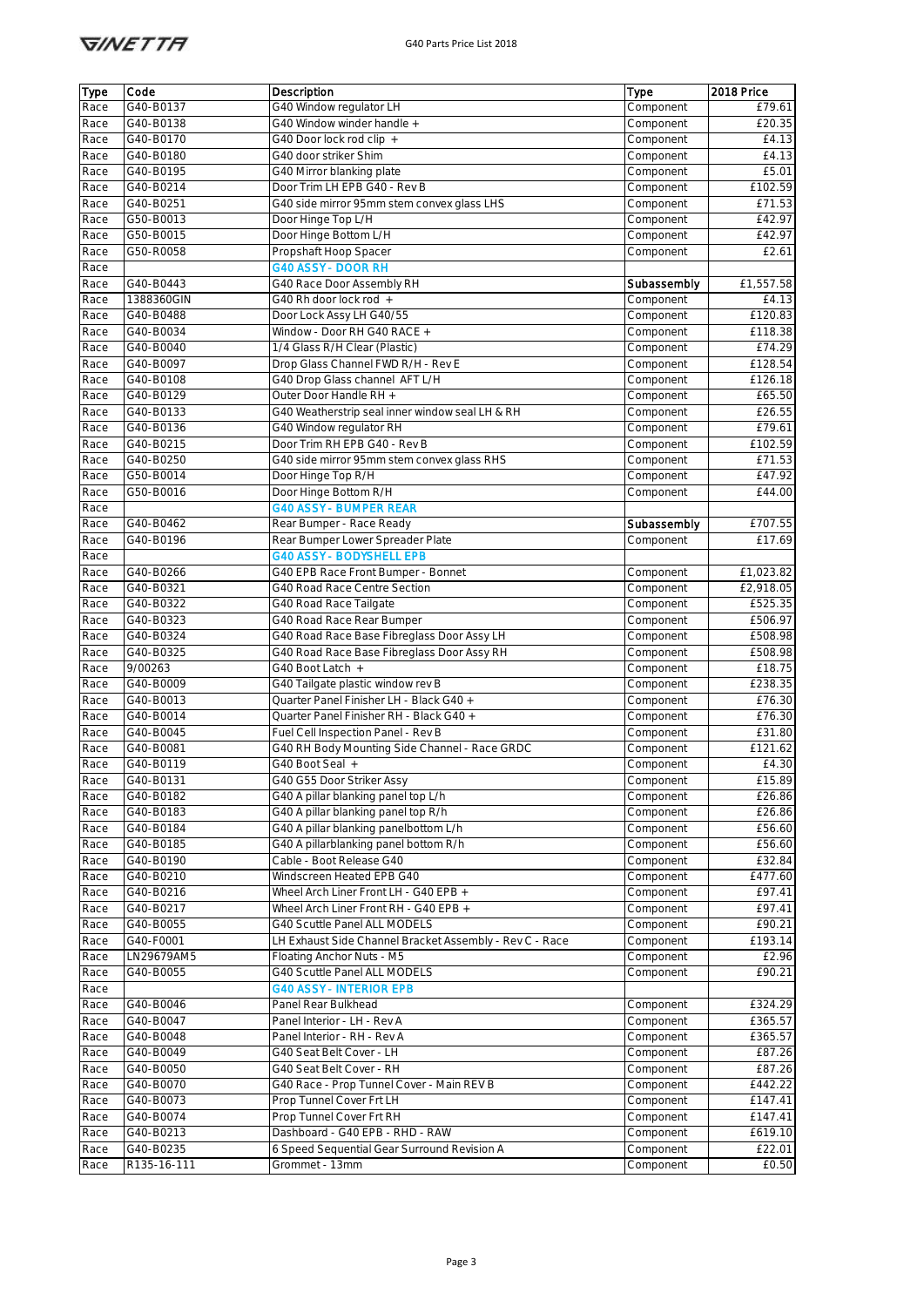| Type | Code             | Description                                                   | Type        | 2018 Price |
|------|------------------|---------------------------------------------------------------|-------------|------------|
| Race |                  | <b>G40 RACE Build BOM - SUSPENSION</b>                        |             |            |
| Race | G40-C0019        | G40 Front Anti Roll Bar Assy                                  | Subassembly | £166.04    |
| Race | G40-C0083        | G40 Junior - Challenge - 2016 Front Damper                    | Component   | £311.20    |
| Race | G40-D0039        | G40 Junior - Challenge - 2016 Rear Damper                     | Component   | £311.20    |
| Race | G40-C0031        | Spring Front - 625 x 7 x 2.25 +                               | Component   | £45.99     |
| Race | G40-C0058        | Front Lower Right Wishbone - Increased Lock - Assembled       | Subassembly | £274.78    |
| Race | G40-C0016        | G40 Lower Ball Joint                                          | Component   | £16.34     |
| Race | G50-C0059        | Suspension Nylon Bush - Rev B                                 | Component   | £2.95      |
| Race | G50-C0072        | Wishbone Inner Sleeve Bush Long - G50                         | Component   | £12.69     |
| Race | G50-D0003        | Dowel - Rear Lwr Clevis to rev A                              | Component   | £3.71      |
| Race | G50-C0064        | Bush - Poly - G40 Blue was SPF1276P                           | Component   | £5.58      |
| Race | G40-C0059        | Front Lower Left Wishbone - Increased Lock - Assembled        | Subassembly | £274.78    |
| Race | G40-C0060        |                                                               | Subassembly | £211.81    |
|      | G40-C0015        | Front Upper Right Wishbone - Increased Lock - Assembled       |             | £20.72     |
| Race |                  | G40 Upper Ball Joint                                          | Component   |            |
| Race | G40-C0061        | Front Upper Left Wishbone - Increased Lock - Assembled        | Subassembly | £211.81    |
| Race |                  | Upright Assy - Front LH - G40                                 |             |            |
| Race | 90278945GIN      | G40 Brake disc retaining bolt +                               | Component   | £1.42      |
| Race | BAR-0050AC/VK108 | G40 Wheel bearing +                                           | Component   | £117.18    |
| Race | G40-C0002        | G40 threaded insert lwr ball joint Rev A                      | Component   | £16.86     |
| Race | G40-C0006        | G40 Top ball joint steel insert Rev A                         | Component   | £11.20     |
| Race | G40-C0007        | Upright - G40 Rev D - complete with threaded insert           | Component   | £301.75    |
| Race | G40-C0008        | G40 Suspension Pickup - Complete                              | Component   | £81.20     |
| Race | G40-C0009        | G40 3mm Camber shim                                           | Component   | £4.89      |
| Race | G40-C0030        | G40 2mm camber shim                                           | Component   | £4.71      |
| Race | G40-C0075        | G40 Wheel Bolt                                                | Component   | £2.95      |
| Race | G40-I0002        | Brake Disc (PAIR) - G40 +                                     | Component   | £57.78     |
| Race | G40-I0048        | G40 Brake Pads Front and Rear                                 | Component   | £126.44    |
| Race | G40-I0035        | G40 Front Brake Caliper L/H Road & Race                       | Component   | £187.50    |
| Race |                  | Upright Assy - Front RH - G40                                 |             |            |
| Race | G40-I0036        | G40 Front Brake Caliper R/H Road & Race                       |             | £187.50    |
|      |                  | G40 Nylon Anti Roll Bar Mounting Bush (2pcs = 1 unit) Rev B   | Component   | £19.75     |
| Race | G40-D0007        |                                                               | Component   |            |
| Race | G40-D0012        | Spring Rear - 450 x 7 x 2.25 +                                | Component   | £41.27     |
| Race | G40-D0016        | Rear Lower Right Wishbone - Assembled                         | Subassembly | £233.37    |
| Race | G40-D0017        | Rear Lower Left Wishbone - Assembled                          | Subassembly | £233.37    |
| Race | G40-C0082        | G40 Lower Wishbone ball joint washer                          | Component   | £0.58      |
| Race | G40-D0018        | Rear Upper Right Wishbone - Assembled                         | Subassembly | £215.24    |
| Race | G40-D0019        | Rear Upper Left Wishbone - Assembled                          | Subassembly | £215.24    |
| Race | G40-D1003        | Link Toe Assy - Rear - G40                                    | Subassembly | £104.24    |
| Race | 363518GIN        | Excluder Rear T/C Tie Rod +                                   | Component   | £6.19      |
| Race | G40-C0035        | G40 Toe Link Adjuster Assy Complete                           | Subassembly | £56.01     |
| Race | G40-D0009        | G40 Rear Tie Rod - Modified Version                           | Subassembly | £51.88     |
| Race |                  | G40 Race Upright Assy - Rear LH - G40                         |             |            |
| Race | G40-C0010        | G40 Lower Damper clevis pick up Rev D                         | Component   | £34.20     |
| Race | G40-D0010        | Mtg Block - Rear ARB Link - G40 - Rev B                       | Component   | £21.82     |
| Race | G40-I0005        | G40 Brake caliper Rear 2 pot L/h +                            | Component   | £114.39    |
| Race | G50-C0048        | ARB M8 Bush - Rev A                                           | Component   | £5.31      |
| Race |                  | G40 Race Upright Assy - Rear RH - G40                         |             |            |
|      |                  |                                                               |             |            |
| Race | G40-I0006        | G40 Brake caliper rear 2 pot R/h +                            | Component   | £114.39    |
| Race | G40-D0005        | G40 Rear Anti Roll Bar Assembly Rev B                         | Subassembly | £128.80    |
| Race | G40-D1009        | Anti Roll Bar Drop Link Assy - G40                            | Subassembly | £42.43     |
| Race | G40-D0004        | G40 Anti Roll bar Drop link - Rev B                           | Component   | £9.73      |
| Race | G50-C0025        | Rod End - M8 LH Male +                                        | Component   | £15.40     |
| Race | G50-C0026        | Rod End M8 RH Male +                                          | Component   | £15.40     |
| Race | M8LOCNUT-LH      | Locknut - M8 - LH                                             | Component   | £0.52      |
| Race | M8LOCNUT-RH      | Locknut - M8 - RH                                             | Component   | £0.40      |
| Race | G50-C0107        | Mtg Block - ARB - G40 & G50 - Rev A                           | Component   | £21.17     |
| Race | G50-C0054        | Front Damper Lwr Bolt + G40 G50 Rev C                         | Component   | £14.47     |
| Race |                  | G40 ASSY - ENGINE + Ancillaries ALL                           |             |            |
| Race | GIN-V6-K-0042    | Oil Filter G40, G50 & G57 3.5 Non Tower - Mann W712/83        | Component   | £10.61     |
| Race | G40-L0131        | Zetec Water Temp Sensor                                       | Component   | £25.94     |
| Race | G40-G0061        | G40 Clutch Friction Plate - Springless 2013                   | Component   | £220.22    |
| Race | G40-G0121        | Clutch Cover/Pressure Plate Snr +                             | Component   | £176.53    |
| Race | G40-E0207        | G40 GRDC & Cup ONLY - TRACK SALE - Zetec Complete Engine Assy | Subassembly | £2,162.78  |
| Race | G40-E0294        | G40 Junior Semi-Dressed MSA Spec Engine 2018                  | Subassembly | £3,601.68  |
| Race | G40-E0208        | G40 Challenge - TRACK SALE - Complete Engine Assy 1.8         | Subassembly | £2,745.97  |
| Race | G40-E0142        | 1.8Ltr Zetec - Challenge GT5 Spec Engine                      | Subassembly | £4,127.36  |
|      |                  |                                                               |             |            |
| Race | G40-L0093        | USE G40-E0239 - Alternator G40 ZETEC - DNRO                   | Component   | £141.51    |
| Race | G40-L0154        | G40 Race Starter Motor 2016 - Assy Fully Terminated           | Subassembly | £297.14    |
| Race | G40-L0064        | USE G40-L0154 - G40 GRDC Starter Motor DNRO                   | Component   | £129.72    |
| Race | GIN-V6-H-0014    | <b>NGK Spark Plugs</b>                                        | Component   | £7.84      |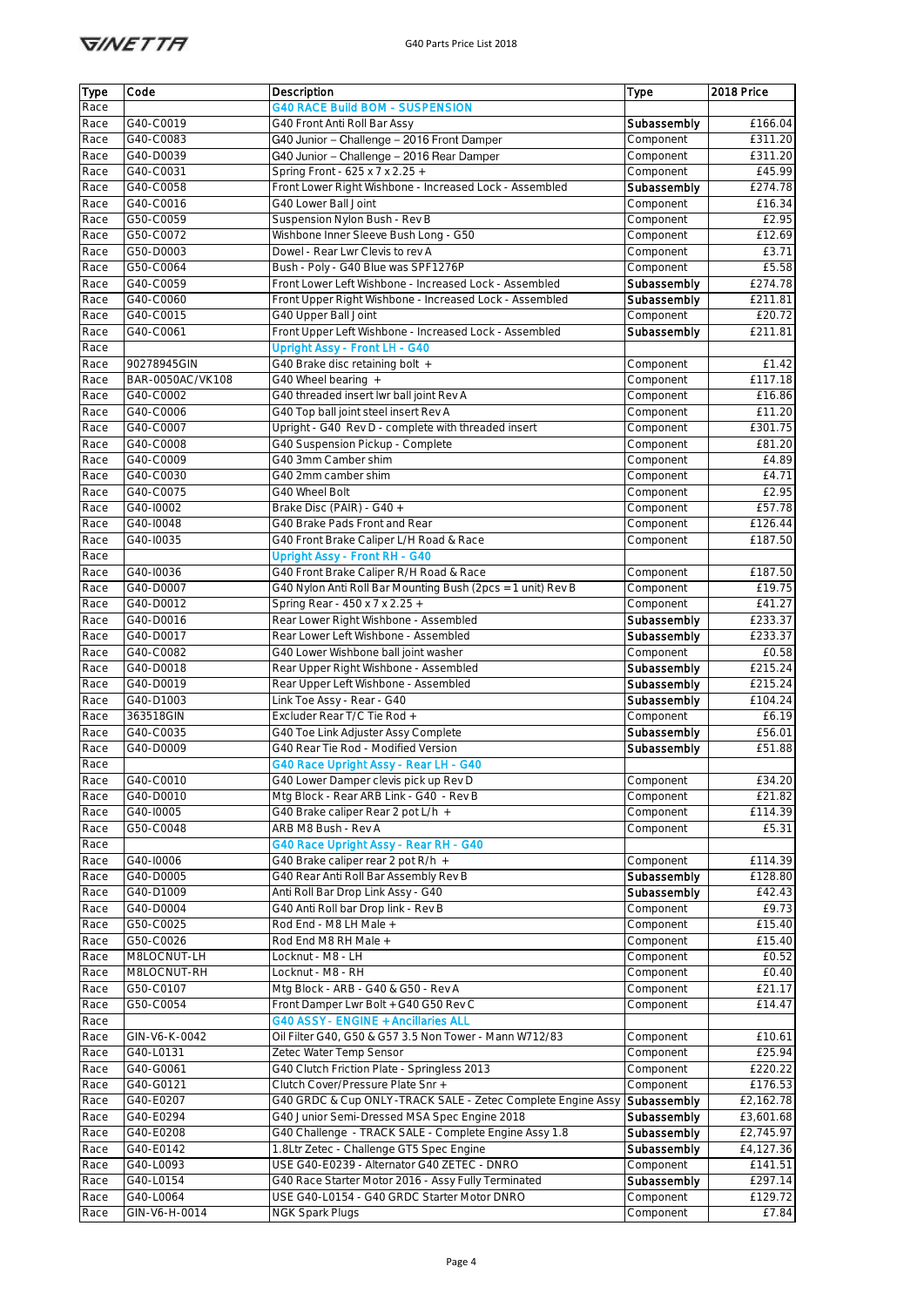

| Type | Code            | Description                                              | Type        | 2018 Price |
|------|-----------------|----------------------------------------------------------|-------------|------------|
| Race | G40-E0009       | G40 HT plug lead set +                                   | Component   | £67.81     |
| Race | G40-E0161       | Coil Pack - G40 Race                                     | Component   | £100.24    |
| Race | G40-E0023       | Inlet Manifold G40 Challange +                           | Component   | £228.49    |
|      |                 | G40 Throttle Pot - was TP1 - Assy Fully Terminated       |             |            |
| Race | G40-L0160       |                                                          | Component   | £76.60     |
| Race | JC50/100        | G40 Junior Box Air Filter - 08 Spec +                    | Component   | £85.44     |
| Race | <b>BF16</b>     | Breather Filter G50/G40                                  | Component   | £21.52     |
| Race | G40-E0002       | REV C Engine Mounting Frame G40                          | Subassembly | £274.78    |
| Race | G40-E0003       | Engine Mounting Plate - Front G40 Rev A                  | Component   | £94.34     |
| Race | G40-G0039       | Diff Mounting Inner Sleeve Bush                          | Component   | £5.31      |
| Race | G40-N0003       | Engine Oil Triple R 5w30 Longlife Fully Synthetic 5I     | Component   | £29.48     |
| Race | G50-E0015       | Air Filter - G55 / G40                                   | Component   | £47.17     |
| Race |                 | <b>ASSY - EXHAUST EPB</b>                                |             |            |
|      |                 |                                                          |             |            |
| Race | G40-F0048       | G40 Exhaust Jubilee Clip +                               | Component   | £2.30      |
| Race | G40-F0050       | Exhaust Clamp Manifold to Cat - G40-F0050                | Component   | £7.83      |
| Race | <b>EXH005</b>   | Exhaust Rubber - Rear Silencer G50 +                     | Component   | £21.23     |
| Race | G40-F0008       | G40 Exhaust Pipe over Rear Suspension                    | Component   | £59.43     |
| Race | G40-F0019       | Exhaust Heat Shield - Manifold G40 EPB                   | Component   | £134.43    |
| Race | G40-F0020       | Exhaust Heat Shield - Cataylst G40 EPB                   | Component   | £168.16    |
| Race | G40-F0032       | Cat Downpipe (Behind Wheel) - EPB (CAT63+E1750) Assy     | Subassembly | £155.66    |
| Race | G40-F0033       | R clip rear exhaust box                                  | Component   | E1.77      |
| Race | G40-F0010       | G40 Exhaust Fitting Kit                                  | Component   | £47.17     |
|      |                 |                                                          |             |            |
| Race | G40-F0007       | G40 Sill Pipe (G40FRH) - Hockey Stick - All Models       | Component   | £64.86     |
| Race | G40-F0009       | G40 rear Exhaust Silencer Zetec (Race Car)               | Component   | £619.10    |
| Race | G40-F0051       | G40 GRDC <90Db Rear Exhaust Silencer                     | Component   | £619.78    |
| Race | GCO0014         | Lamda Plug                                               | Component   | E4.21      |
| Race | G40-F0016       | Manifold Exhaust G40 EPB +                               | Component   | £347.88    |
| Race |                 | <b>G40 ASSY - DRIVETRAIN EPB</b>                         |             |            |
| Race | G40-N0004       | G40 G50 G55 Fully Synthetic Gearbox - Diff Oil - 1 litre | Component   | £17.07     |
| Race | G40-E0017       | Flywheel - Lightened G40 Challenge                       | Component   | £459.91    |
| Race | G40-G0036       | G40 Clutch Cable                                         | Component   | £136.09    |
| Race | G40-G0001       | Rev C - Gearbox Mounting - Lower                         | Component   | £85.87     |
|      |                 |                                                          |             |            |
| Race | G40-G0045       | Propshaft - 6 Speed Sequential +                         | Component   | £259.43    |
| Race | G40-G1002       | G40 ASSY - DRIVESHAFT LH                                 | Subassembly | £426.18    |
| Race | G40-G0017       | G40 Outboard CV Joint +                                  | Component   | £81.72     |
| Race | G40-G0018       | G40,50 & 55 Inboard CV joint +                           | Component   | E61.62     |
| Race | G40-G0026       | G40 Rear hub Washers Now to REV A                        | Component   | £3.35      |
| Race | G40-G0125       | G40 Driveshaft with Spacer Assy                          | Component   | £148.84    |
| Race | M4X40CP         | G40 Driveshaft Cotter Split Pin +                        | Component   | £0.19      |
| Race | G40-G0003       | Diff Mounting - Upper - Rev C                            | Component   | £105.13    |
|      | G40-G0007       |                                                          |             | £85.03     |
| Race |                 | Diff Mounting - Lower                                    | Component   |            |
| Race | G40-G0029       | Diff Complete Junior & Road 3.92 with Ginetta Cover etc  | Subassembly | £1,671.43  |
| Race | G40-G0050       | Differential ATB 3.62 G40 Snr - Challenge Only           | Component   | £1,705.48  |
| Race | G40-G1004       | G40 ASSY DRIVESHAFT RH                                   | Subassembly | £464.70    |
| Race | G40-G0016       | G40 Driveshaft Spacer Ring - Rev A                       | Component   | £42.45     |
| Race | G40-G1012       | G40 ASSY - GEARBOX (EPB ONLY) QUAIFE                     | Subassembly | £6,783.53  |
| Race | BH <sub>1</sub> | Bell Housing G40 - 6 Speed Gearbox +                     | Component   | £431.60    |
| Race | G40-G0054       | G40 Clutch Arm Cover Plate                               | Component   | £11.20     |
| Race | G40-G0058       | Clutch Feed Pipe - G40 EPB +                             | Component   | £22.85     |
| Race | G50-G0020       | Clutch Bleed Pipe                                        | Component   | £27.78     |
|      |                 |                                                          |             |            |
| Race | G50-G0036       | Clutch Release Unit - Slave Cylinder                     | Component   | £330.72    |
| Race | G50-I0039       | Copper Washer - G50 3/8 crushable                        | Component   | £0.18      |
| Race | G40-L0051       | Gear Pot Indicator Kit                                   | Component   | £330.19    |
| Race | G40-R0011       | Prop Hoop Assy Rev B                                     | Component   | £106.24    |
| Race | G40-G0149       | G40 Diff Output Flange                                   | Component   | £145.93    |
| Race | G50-G0196       | Inboard CV Boot G40/55                                   | Component   | £19.46     |
| Race | G40-G0169       | G40 G55 Circlip - Driveshaft - 25mm External             | Component   | £1.77      |
| Race |                 | <b>G40 ASSY - STEERING</b>                               |             |            |
| Race | G40-H0001       | G40 Lower Steering Column Assy                           | Subassembly | £57.63     |
| Race | G40-H0039       | Steering Rack MTG Block 2015                             | Component   | £16.86     |
|      |                 |                                                          |             |            |
| Race | G40-H0010       | G40 Quick Release Steering Wheel Coupling +              | Component   | £176.89    |
| Race | G40-H0014       | Rod End Male - 3/4 x 3/4 eco - Steering Col (0.75)       | Component   | £33.02     |
| Race | G40-H0027       | Steering Column coupling Universal Joint                 | Component   | £41.27     |
| Race | G40-H0029       | Locknut for Rod End - 3/4 RH - Steering Col              | Component   | £2.30      |
| Race | G40-H0032       | RHD G40 GRDC + Race Steering Rack Assy                   | Subassembly | £639.54    |
| Race | G40-H0036       | G40 EPB Upper Column Assy RHD + LHD 283mm                | Subassembly | £409.87    |
| Race | G50-A0429       | Steering Column Mounting G40 G50Z                        | Component   | £66.33     |
| Race | G40-H0035       | G40 MOMO Black Suede 350mm Diameter                      | Component   | £209.47    |
|      |                 |                                                          |             |            |
| Race | G40-H0020       | Steering Rack Boot (Individual) G40 +                    | Component   | £27.17     |
| Race |                 | <b>G40 ASSY - BRAKES EPB</b>                             |             |            |
| Race | <b>BBSS1-3</b>  | Brake Line Bolt - Caliper +                              | Component   | £7.26      |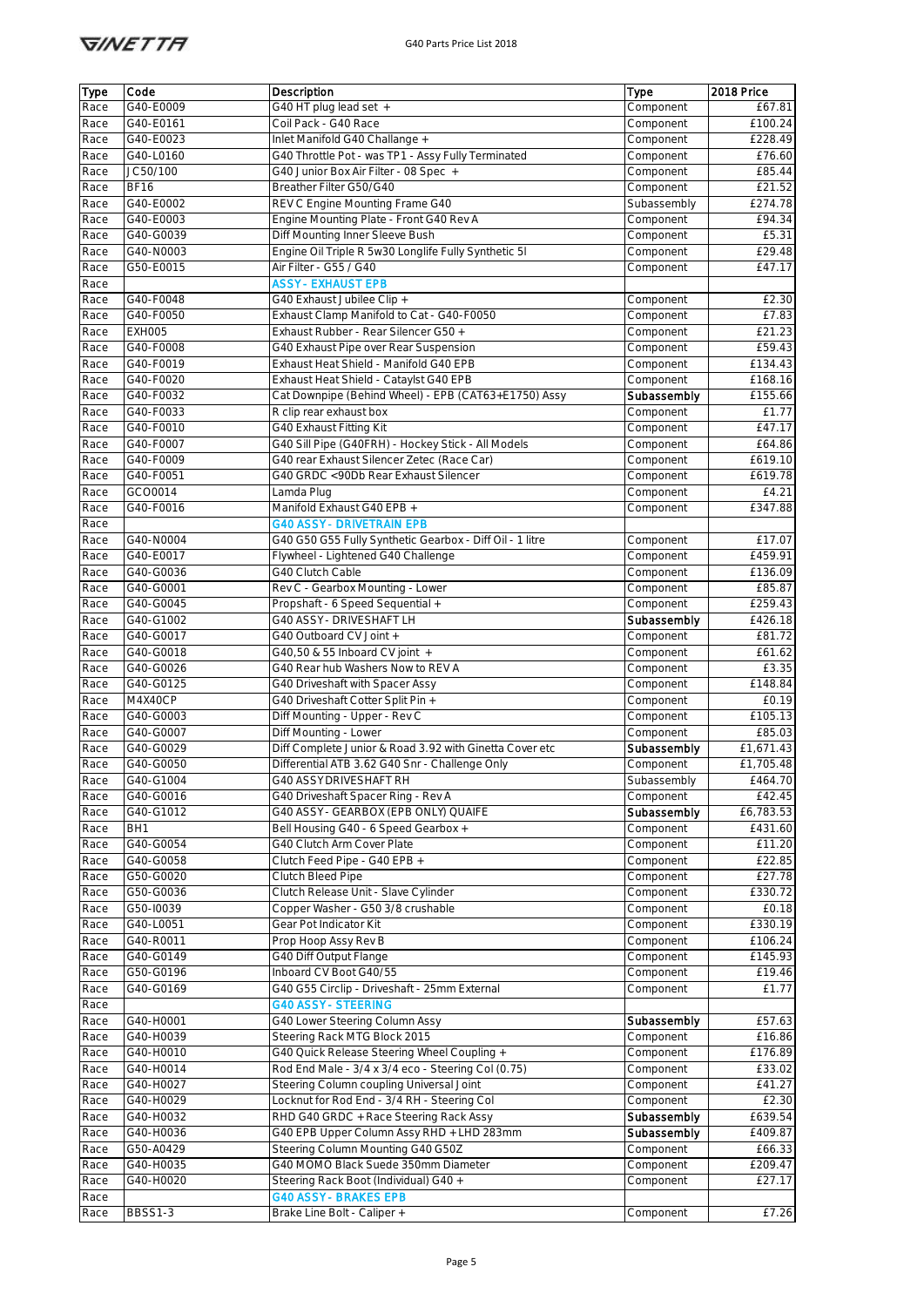

| Type         | Code            | Description                                                  | Type        | 2018 Price |
|--------------|-----------------|--------------------------------------------------------------|-------------|------------|
| Race         | <b>BBSS2-31</b> | Banjo Bolt - Short 10x1 Stainless                            | Component   | £7.26      |
| Race         | FT2-31          | Brake T Piece - G40 +                                        | Component   | £11.16     |
| Race         | G40-I0009       | <b>Brake Hose Outboard</b>                                   | Component   | £24.45     |
| Race         | G40-I0010       | Brake Hose M/Cyl to T-Piece                                  | Component   | £24.34     |
| Race         | G40-I0011       | Brake Hose Rear M/Cyl to T-Piece                             | Component   | £43.90     |
| Race         | G40-I0027       | Bracket - Brake Line T-Piece Mounting                        | Component   | E7.25      |
| Race         | G50-I0037       | Brake Light MCyl Switch G40 G55- RAW ITEM -G40-L0165 to sell | Component   | £21.82     |
| Race         | G50-I0053       | Master Cylinder 0.70 - G40 All Brakes - G55 Clutch & Frt Bra | Component   | £82.39     |
| Race         | G50-I0062       | Clutch Reservoir                                             | Component   | £30.00     |
|              | G40-G0053       |                                                              |             | £98.71     |
| Race         | <b>HEM1-4-5</b> | Master cylinder .812 G40 Challenge & G55 Clutch & Rear Brake | Component   |            |
| Race         |                 | 7/16UNF Male to 5/16 hose - Master cyl Adaptor               | Component   | £10.14     |
| Race         | G40-I0019       | G40 Brake Fluid Reservoir 2015                               | Component   | £53.82     |
| Race         | WC7/16          | Copper Washer - Master cyl adaptor                           | Component   | £0.25      |
| Race         | HEBAN-M12-4     | Banjo M12 for 1/4 Steel Hose G50 +                           | Component   | £2.50      |
| Race         | <b>BBS1-4</b>   | Banjo Bolt 7/16 UNF (27mm) G50 +                             | Component   | £4.47      |
| Race         | <b>BS7/16</b>   | Washer - Doughty                                             | Component   | £1.06      |
| Race         | G50-I0096       | Racing Brake Fluid 500ml Sunoco R600+                        | Component   | £14.41     |
| Race         |                 | <b>G40 ASSY - WHEELS &amp; TYRES</b>                         |             |            |
| Race         | G40-J0002       | G40 Wheel 15' Race +                                         | Component   | £158.96    |
| Race         |                 | <b>G40 ASSY - ELECTRICAL EPB</b>                             |             |            |
| Race         | G40-L0167       | OBSOLETE - USE G40-L0176 - Was AIM Datalogger- Fully Assy    | Subassembly | £964.33    |
| Race         | G40-L0111       | OBSOLETE AIM Datalogger Gdash USE G40-L0171                  | Component   | £370.31    |
| Race         | 1865375GIN      | P Clip 12mm - LHD Clutch Cable & G40 Ext Pipe Retention +    | Component   | £4.72      |
| Race         | G40-L0004       | G40 Water Temp Gauge +                                       | Component   | £70.75     |
| Race         | G40-L0006       | G40 Oil Pressure Gauge +                                     | Component   | £76.65     |
| Race         | G40-L0012       | G40 Race ECU +                                               | Component   | £630.90    |
| Race         | G40-L0020       | G40 Fuel Gauge +                                             | Component   | £65.74     |
| Race         | G40-L0021       | G40 Body harness                                             | Component   | £559.39    |
| Race         | G40-L0022       | G40 Interior harness/ Dash Loom                              | Component   | £1,591.98  |
| Race         | G40-L0025       | <b>G40 Bootlid Harness</b>                                   | Component   | £104.13    |
| Race         | G40-L0026       | G40 Hub link Lead                                            | Component   | £54.03     |
| Race         | G40-L0028       | G40 Power Cable Set                                          | Component   | £229.85    |
|              | G40-L0029       |                                                              |             | £82.10     |
| Race<br>Race | G40-L0032       | Rear Light Loom<br>G40 Switch control Module                 | Component   | £137.06    |
|              |                 |                                                              | Component   |            |
| Race         | G40-L0033       | G40 L/h stalk interface                                      | Component   | £113.21    |
| Race         | G40-L0034       | G40 R/h stalk interface                                      | Component   | £118.44    |
| Race         | G40-L0036       | Loom Fitting Kit G40 Rev A                                   | Component   | £188.89    |
| Race         | G40-L0039       | G40 Twin Fog Adaptor                                         | Component   | £62.36     |
| Race         | G40-L0040       | G40 Race Engine Loom                                         | Component   | £646.56    |
| Race         | G40-L0041       | G40 Ignition Switch Module                                   | Component   | £102.88    |
| Race         | G40-L0045       | G40 Loom - Power Push Switch Module                          | Component   | £82.99     |
| Race         | G40-L0046       | Master Switch Cut Off Kit G40 +                              | Component   | £90.33     |
| Race         | G40-B0173       | G40 Steering col switch mtg screw                            | Component   | £3.54      |
| Race         | G40-L0001       | G40 Speedo +                                                 | Component   | £176.89    |
| Race         | G40-L0003       | G40 Rev Counter +                                            | Component   | £139.15    |
| Race         | G40-L0016       | Wiper Switch +                                               | Component   | £84.24     |
| Race         | G40-L0017       | G40 Indicator Switch +                                       | Component   | £75.08     |
| Race         | G40-L0018       | Contact Plate + (now OE1763646)                              | Component   | £72.33     |
| Race         | G40-L0019       | G40 Mtg Brkt Col switches +                                  | Component   | £33.19     |
| Race         | G40-L0023       | <b>G40 Binnacle Harness</b>                                  | Component   | £209.55    |
| Race         | G40-L0030       | G40 Dash Switch Pack (Race)                                  | Component   | £403.91    |
| Race         | G40-L0031       | G40 Bright 6 T Terminate                                     | Component   | £195.89    |
| Race         | G40-R0145       | G40R Steering Column Grub Screw - Solder Tipped              | Component   | £6.31      |
| Race         | OE1474074       | G40 Screw - Dash Display +                                   | Component   | £0.40      |
| Race         | G40-R0080       | Battery Cover G40 +                                          | Component   | £28.89     |
|              |                 |                                                              |             |            |
| Race         | G50-L0355       | Master Switch Relay G40 G50 G55                              | Component   | £80.66     |
| Race         | M6AVM           | <b>Anti Vibration Mounts</b>                                 | Component   | £6.84      |
| Race         | G40-L0061       | Ginetta G40 G55 Battery                                      | Component   | £204.45    |
| Race         | G40-L0161       | G40 X2 Transponder inc. 1 Year - Assy Fully Terminated       | Component   | £206.37    |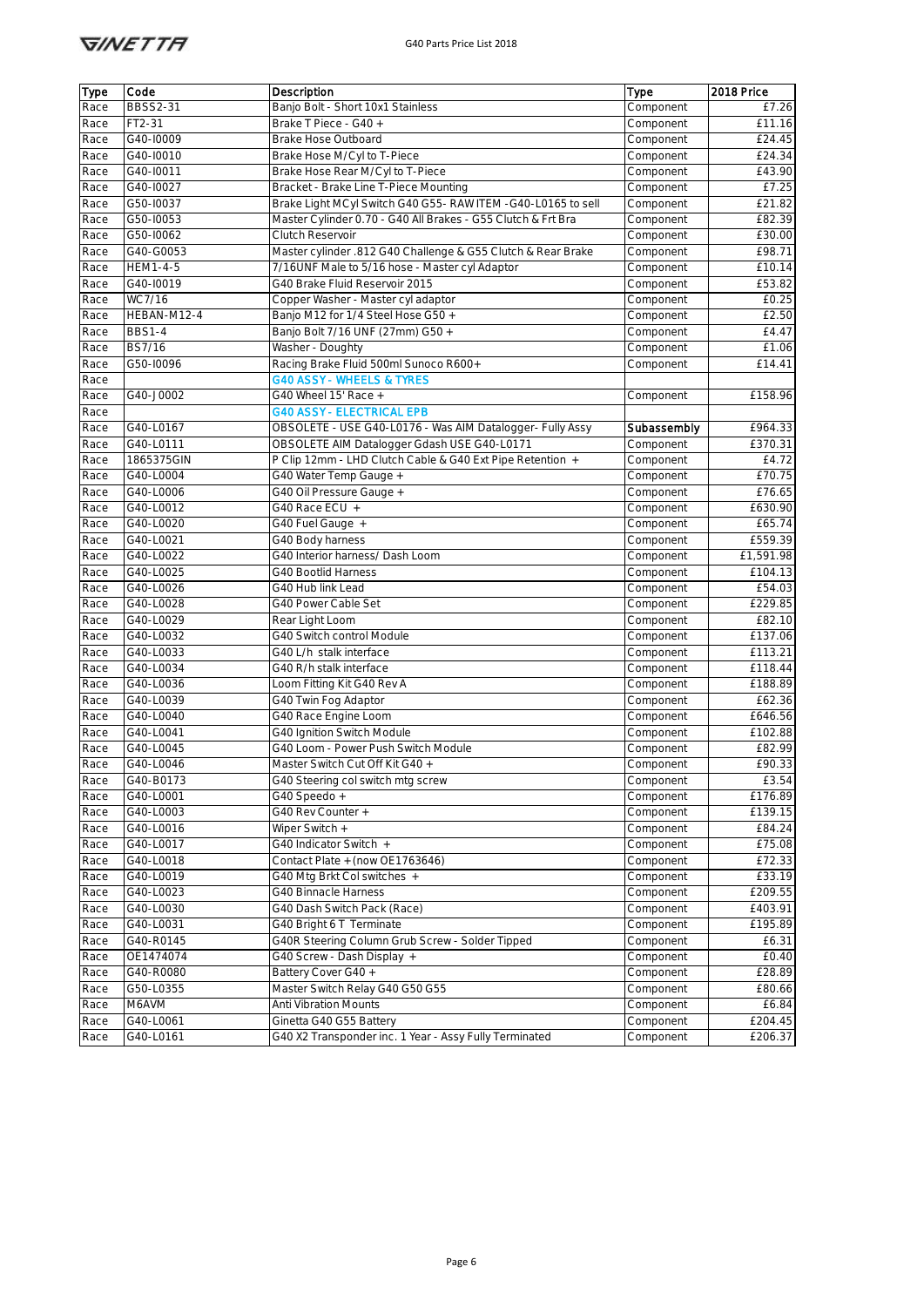| Type         | Code                   | Description                                                                              | Type                     | 2018 Price           |
|--------------|------------------------|------------------------------------------------------------------------------------------|--------------------------|----------------------|
| Race         |                        | <b>G40 ASSY - FUEL SYSTEM</b>                                                            |                          |                      |
| Race         | <b>PU-AB-104</b>       | G40 fuel pump                                                                            | Component                | £363.05              |
| Race         | 521184GIN              | Fuel Tank Edge Clip G40 +                                                                | Component                | £17.90               |
| Race         | FH051                  | G40 Fuel Filler Pipe +                                                                   | Component                | £73.70               |
| Race         | G40-M0003              | Pipe - Fuel Tank to Engine +                                                             | Component                | £61.75               |
| Race         | G40-M0004              | G40 Fuel cell strap                                                                      | Component                | £19.95               |
| Race         | G40-M0024              | G40 Fuel sampler drain kit - double length 2017                                          | Component                | £162.39              |
| Race         | G40-M0040              | G40 Fuel Tank-Cell Assembly                                                              | Subassembly              | £1,488.37            |
| Race         | G50-M0025              | G40 Race Fuel Hose-Pump to Bulkhead 90/45-350mm + G50 GT3V8                              | Component                | £140.68              |
| Race         | G40-M0022              | G40 Fuel Filler Pipe Spiral Clip +                                                       | Component                | £30.35               |
| Race         | <b>TF-AF-008</b>       | Roll Over Valve G40                                                                      | Component                | £73.95               |
| Race         | G40-M0050              | GRDC Fuel Filler External - Complete Welded Assy                                         | Component                | £158.94              |
| Race         | SA112-UK-G40           | G40 Fuel cell 45L +                                                                      | Component                | £1,533.02            |
| ALL          | G40-M0046              | G40 Fuel Cell Shell Bladder inc FIA Cert.                                                | Component                | £553.82              |
| Race         |                        | <b>G40 ASSY - WATER SYSTEM</b>                                                           |                          |                      |
| Race         | G40-P0030              | G40 G55 Hose 32mm x 45 deg                                                               | Component                | £15.87               |
| Race         | G40-P0031              | G40 G55 Silicon Hose 32mm x 90 degree                                                    | Component                | £15.93               |
| Race         | G40-B0237              | Radiator Undertray G40 - Rev B                                                           | Component                | £58.25               |
| Race         | G40-P0002              | G40 Water Rail - Top - with temp insert                                                  | Subassembly              | £79.00               |
| Race         | G40-P0003              | Rail - Water - Bottom                                                                    | Subassembly              | £40.33               |
| Race         | G40-P0008              | Radiator G40- Ali - Non Hot Climate Cars                                                 | Component                | £220.66              |
| Race         | G40-P0017              | G40 Hot Climate Large Radiator - Rev B                                                   | Component                | £367.11              |
| Race         | G40-R0163              | G40 Hot Climate Rad Brackets LH                                                          | Component                | £34.91               |
| Race         | G40-R0164              | G40 Hot Climate Rad Brackets RH                                                          | Component                | £34.91               |
| Race         |                        | <b>G40 ASSY - ANCILLARIES EPB</b>                                                        |                          |                      |
| Race         | G40-E0030              | Alternator adjuster arm nylon                                                            | Component                | £12.40               |
| Race         | G40-E0133              | Alternator Belt Zetec - 08 spec +                                                        | Component                | £20.66               |
| Race         | G40-E0143              | Alternator Top Mounting bracket - Rev C                                                  | Component                | £81.60               |
| Race         | G40-E0007              | G40 Cable - Throttle + G40 RHD Zetec                                                     | Component                | £79.58               |
| Race         | G40-Q0117              | G40 G55 Roll Bar Padding for 50mm dia. tube                                              | Component                | £30.14               |
| Race         | BADGE-04               | Seat Belt Badge - G40                                                                    | Component                | £7.08                |
| Race         | G40-Q0003              | Seat belt harness - Orange - G40 G50 G55                                                 | Component                | £234.67              |
| Race         | G40-R0038              | G40 Data Logger Dash MTG                                                                 | Component                | £7.67                |
| Race         | G40-R0040              | Wiper Arm - Black - G40 G50                                                              | Component                | £28.99               |
| Race         | G40-R0042              | USE G40-R0041 - G40 Towing strap yellow                                                  | Component                | £13.56               |
| Race         | G40-R0067              | Catch Tank - G40                                                                         | Component                | £178.70              |
| Race         | G40-R0094              | ECU/Relay mtg plate                                                                      | Component                | £14.74               |
| Race         | G40-R1006              | Pedal Brake Assy - G40 EPB Senior +                                                      | Subassembly              | £172.64              |
| Race         | G50-C0074              | 7/16 Locknut - RH                                                                        | Component                | £1.77                |
| Race         | RD3613                 | Brake Balance Bar Kit +                                                                  | Component                | £47.05               |
| Race         | G40-R1007<br>G40-E0148 | Pedal Throttle Assy - G40 EPB Senior +<br>Rod End M5 Female Throttle Linkage - G40 EPB + | Subassembly<br>Component | £204.01              |
| Race         | PM5MB                  | Rod End M5 Male Pedal Throttle - G40 EPB +                                               |                          | £10.66<br>£11.78     |
| Race         |                        | Pedal Clutch Assy - G40 EPB +                                                            | Component                | £144.61              |
| Race         | G40-R1008              | Bush - Pedal Pivot Outer Rev A                                                           | Subassembly              | £9.29                |
| Race         | G50-R0002<br>G50-R0003 |                                                                                          | Component                |                      |
| Race         | G50-R0005              | Bush Pedal Pivot Inner - Rev B<br>Rev A - Bush - Pedal Clutch G40 G50 G55                | Component                | £10.82               |
| Race         | G50-R0011              | G40 G50 G55 Clutch Pedal Arm - Rev A                                                     | Component                | £11.92<br>£42.35     |
| Race<br>Race | PHSB <sub>5</sub>      | Rod End 5/16 X5/16 unf Female +                                                          | Component<br>Component   | £11.89               |
|              | G50-I0017              |                                                                                          |                          |                      |
| Race<br>Race | G40-Q0110              | Brake Bias Cable Kit<br>G40-G55 Corbeau Revenge Seat                                     | Component<br>Component   | £39.38<br>£524.60    |
| Race         | G50-R0008              | Fire Extinguisher - 4 ltr - 6.4kg G40 G50 G55 GT3 +                                      | Component                | £258.99              |
|              | G50-R0015              | Tow Eye Plate - Rev C                                                                    | Component                | £22.15               |
| Race<br>Race | G50-R0041              | Wiper Blade - G50 G40 G40R                                                               | Component                | £10.97               |
| Race         | G40-R0214              | G40 Mirror - Rear View                                                                   | Component                | £66.64               |
| Race         | ZZ012112246            | <b>Sikaflex</b>                                                                          | Component                | £14.85               |
| Race         | G40-R0196              | G40 6" Rubber Strap                                                                      | Component                | £10.12               |
| Race         | BADGE-03               | Steering Wheel and Hub Badge                                                             | Component                | £5.83                |
| Race         | G40-Q0118              | G40 Corbeau Seat Mounting LH Rev B                                                       | Component                | £24.10               |
| Race         | G40-Q0119              | G40 Corbeau Seat Mounting RH Rev B                                                       | Component                | £24.31               |
| Race         | G40-Q0113              | G40 Corbeau Seat L/Spec Runners set inc Ginetta Spec Handle                              | Component                | £79.35               |
| Race         | G40-I0049              | G40 Brake Pressure Hose Kit                                                              | Component                | £88.92               |
| Race         | G40-I0052              | G40 Front Brake Pressure Block BKT                                                       | Component                |                      |
|              | G40-L0150              |                                                                                          |                          | £6.92                |
| Race         | G40-L0153              | G40 Steering Angle & Brake Pressure Link Lead                                            | Component<br>Component   | £69.71               |
| Race<br>GRDC | G40-L0119              | G40 ONLY 100bar Brake pressure sensor M10x1.0<br>VBOX Lite Video kit                     | Component                | £165.32<br>£1,173.35 |
| <b>GRDC</b>  | G40-L0125              | Vbox OLED Display                                                                        | Component                | £412.74              |
| GRDC         | G40-L0157              | G40 Vbox Video HD2 System inc Display                                                    | Component                | £2,533.80            |
|              |                        |                                                                                          |                          |                      |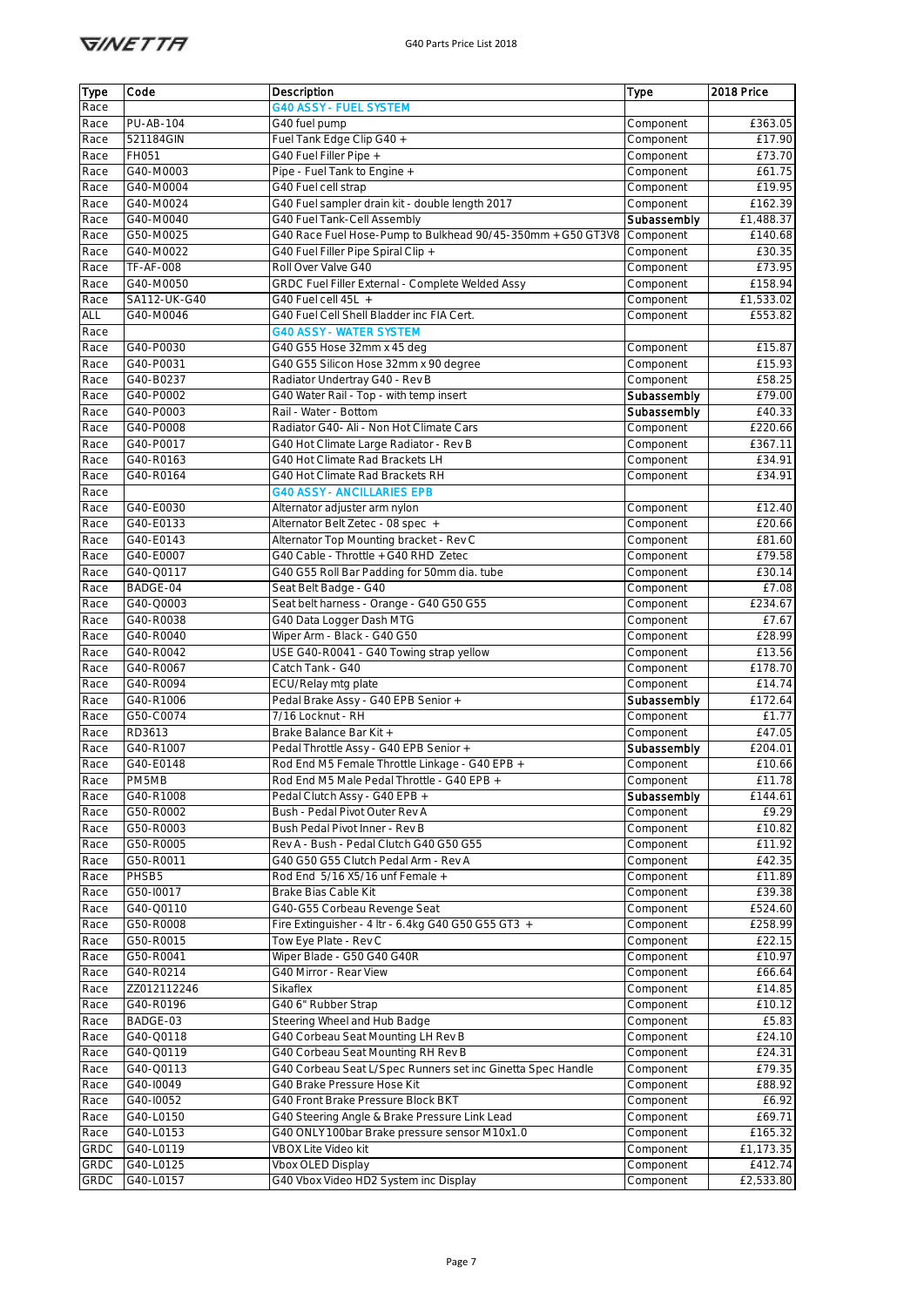| <b>Type</b>                | Code           | Description                                                  | Type                   | 2018 Price       |
|----------------------------|----------------|--------------------------------------------------------------|------------------------|------------------|
| Race                       |                | <b>G40 Air Jack Kit Assy</b>                                 |                        |                  |
| Race                       | G50-R0052      | Airjack M14 Banjo Bolt 30mm - BBA2-55                        | Component              | £10.28           |
| Race                       | BSSC-M14       | <b>Bonded Seal Washer</b>                                    | Component              | £0.31            |
| Race                       | G40-R0034      | Mounting - Air Jack Connector                                | Component              | £20.93           |
| Race                       | G50-R0028      | Airjack - 50mm +                                             | Component              | £437.53          |
| Race                       | GIN-LMP3-R0061 | G57 G55 G40 LMP3 Airlance Valve Plug                         | Component              | £246.66          |
| Race                       | G50-R0032      | Airjack 10mm Ali Tube - Stocked and ordered in Metres        | Component              | £7.02            |
| Race                       | G50-R0033      | Airjack - Single Banjo                                       | Component              | £26.16           |
| Race                       | G50-R0044      | Airjack Connector Hose                                       | Component              | £19.01           |
| Race                       | G50-R0051      | Airjack M14 Banjo Bolt -6 JIC take off +                     | Component              | £11.93           |
| Race                       | G50-R0059      | Airjack Adaptor - Lance                                      | Component              | £2.48            |
| Race                       | G50-R0030      | Airjack Lance +                                              | Component              | £252.48          |
| Race                       | G50-R0034      | Airjack Support for 50mm leg +                               | Component              | £205.08          |
| Race                       | TET            | Airjack T Piece                                              | Component              | £76.65           |
| <b>GRDC</b>                |                | <b>GRDC Specific Parts</b>                                   |                        |                  |
| <b>GRDC</b>                | G40-B0447      | <b>GRDC Road Bonnet Assembly</b>                             | Subassembly            | £2,273.21        |
| GRDC                       | G40-A0339      | G40 GRDC Chassis Assy                                        | Subassembly            | £7,006.79        |
| GRDC                       | G40-B0065      | FRONT HEAD LIGHT MAIN BKT LH - Rev D                         | Component              | £91.56           |
| GRDC                       | G40-B0066      | FRONT HEAD LIGHT MAIN BKT RH - Rev D                         | Component              | £91.56           |
| GRDC                       | G40-B0415      | GRDC Carbon Light Pod - LH                                   | Subassembly            | £214.19          |
| GRDC                       | G40-B0416      | GRDC Carbon Light Pod - RH                                   | Subassembly            | £214.19          |
| <b>GRDC</b>                | G40-B0408      | G40 Front Bumper Centre Mesh Assy                            | Component              | £81.37           |
| GRDC                       | G40-B0406      | G40R Front Bumper Side Mesh Assem LH                         | Component              | £56.60           |
| GRDC                       | G40-B0407      | G40R Front Bumper Side Mesh Assem RH                         | Component              | £56.60           |
| GRDC                       | G50-L0029      | Headlight Dip beam                                           | Component              | £122.88          |
| GRDC                       | G50-L0030      | Headlight main beam                                          | Component              | £100.24          |
| <b>GRDC</b>                | G40-B0320      | G40R Road Front Bumper - Bonnet                              | Component              | £1,023.82        |
| GRDC                       | G40-L0009      |                                                              |                        |                  |
|                            | G40-L0010      | G40 Reflector ring +                                         | Component<br>Component | £26.94<br>£28.31 |
| <b>GRDC</b><br><b>GRDC</b> |                | Reverse Light - G40R Road                                    |                        |                  |
|                            | G40-B0206      | Glass Door RH G40 Road Car Rev A                             | Component              | £159.20          |
| <b>GRDC</b>                | G40-B0208      | Cheater Glass RH G40 Road Car                                | Component              | £117.18          |
| GRDC                       | G40-B0207      | Glass Door LH G40 Road Car Rev A                             | Component              | £159.20          |
| GRDC                       | G40-B0209      | Cheater Glass LH G40 Road Car                                | Component              | £117.18          |
| GRDC                       | G40-B0422      | G40 Race and GRDC Rear Wing Plane                            | Component              | £684.88          |
| GRDC                       | G40-B0428      | G40 Race and GRDC Wing End Plate                             | Component              | £23.58           |
| GRDC                       | G40-B0424      | G40 Race and GRDC Rear Wing Bracket RH - Rev C               | Component              | £17.69           |
| GRDC                       | G40-B0423      | G40 Race and GRDC Rear Wing Bracket LH - Rev D               | Component              | £17.69           |
| GRDC                       | G40-C0076      | G40 Road and GRDC Spring Front 800lb x 7 x 2.25              | Component              | £53.07           |
| GRDC                       | G40-C0033      | Helper spring collar Only                                    | Component              | £13.01           |
| <b>GRDC</b>                | G40-C0034      | Helper Spring 2 1/4 - 3 - Complete with Collar               | Component              | £27.12           |
| GRDC                       | G40-C0051      | Front/Rear Damper GRDC or G40R                               | Component              | £176.89          |
| <b>GRDC</b>                | G40-D0013      | Antiroll Bar Poly Bush G40 Road +                            | Component              | £10.32           |
| <b>GRDC</b>                | G40-E0239      | G40 Alternator 90A Race and GRDC Spec.                       | Component              | £194.58          |
| <b>GRDC</b>                | G40-E0259      | Challenge & GRDC Zetec Airbox 2016                           | Component              | £318.40          |
| GRDC                       | G40-F0041      | <b>GRDC Cat Downpipe</b>                                     | Subassembly            | £218.16          |
| GRDC                       | G40-F0034      | G40 GRDC Lambda Bosch - RAW ITEM USE G40-L0168 for sales     | Component              | £80.19           |
| <b>GRDC</b>                | G40-G0137      | GRDC Mazda 5 speed gearbox - machined bell - Rev B           | Component              | £2,269.63        |
| <b>GRDC</b>                | G50-I0095      | Master Cylinder 0.75 - G40 Road Clutch - G50-G55 Rear Brake  | Component              | £83.57           |
| <b>GRDC</b>                | G40-J0003      | Wheel 7x17 - Team Dynamics G40 GRDC Road                     | Component              | £204.71          |
| <b>GRDC</b>                | G40-K0001      | Tyre G40 GRDC Road Michelin 205/40/17 Pilot Sports           | Component              | £125.00          |
| <b>GRDC</b>                | G40-L0117      | <b>GRDC Specific ECU</b>                                     | Component              | £849.06          |
| GRDC                       | G40-L0024      | Harness Lights Front - Road Car                              | Component              | £234.51          |
| <b>GRDC</b>                | G40-L0027      | G40 Headlamp Pod Harness Road Car                            | Component              | £131.66          |
| GRDC                       | G40-L0121      | <b>GRDC Specific Engine Loom</b>                             | Component              | £1,170.38        |
| <b>GRDC</b>                | G40-L0146      | G40 GRDC Alternator Lead                                     | Component              | £52.18           |
| <b>GRDC</b>                | G40-R0183      | G40R Hot Climate Rad Bracket (AC) LH                         | Component              | £21.88           |
| <b>GRDC</b>                | G40-R0184      | G40R Hot Climate Rad Bracket (AC) RH Rev A                   | Component              | £21.88           |
| GRDC                       | G40-P0016      | G40R - 10" High Power Suction Fan inc fitting Kit            | Component              | £104.21          |
| GRDC                       | G40-P0025      | 9" High Power Suction Fan inc fitting kit                    | Component              | £100.09          |
| GRDC                       | G40-B0226      | L/H Door Mirror Assy                                         | Subassembly            | £347.88          |
| GRDC                       | G40-B0228      | R/H Door Mirror Assy                                         | Subassembly            | £347.88          |
| GRDC                       | G40-R0169      | GRDC Catch Tank - Rev A                                      | Component              | £240.57          |
| GRDC                       | G40-Q0092      | GRDC and G40R Cobra Seat inc mounts & belt                   | Component              | £363.21          |
| GRDC                       | G40-R0167      | GRDC Specific Aircon Kit (spec7128/1)                        | Component              | £551.32          |
| <b>GRDC</b>                | G40-E0292      | G40 AirCon Pump/Compressor - Terminated Assy                 | Component              | £639.10          |
| GRDC                       | G40-E0238      | G40 GRDC Air Con Belt                                        | Component              | £28.36           |
| <b>GRDC</b>                | G40-B0439      | GRDC Side Sausage Mesh Grill Assy                            | Subassembly            | £26.66           |
| <b>GRDC</b>                | G40-Q0116      | G40 Tillet XL Seat with Headrest Pad but without pads in GRP | Component              | £688.17          |
| GRDC                       | G40-L0168      | G40 GRDC Lambda Sensor (G40R) Bosch - TERMINATED ASSY        | Component              | £85.33           |